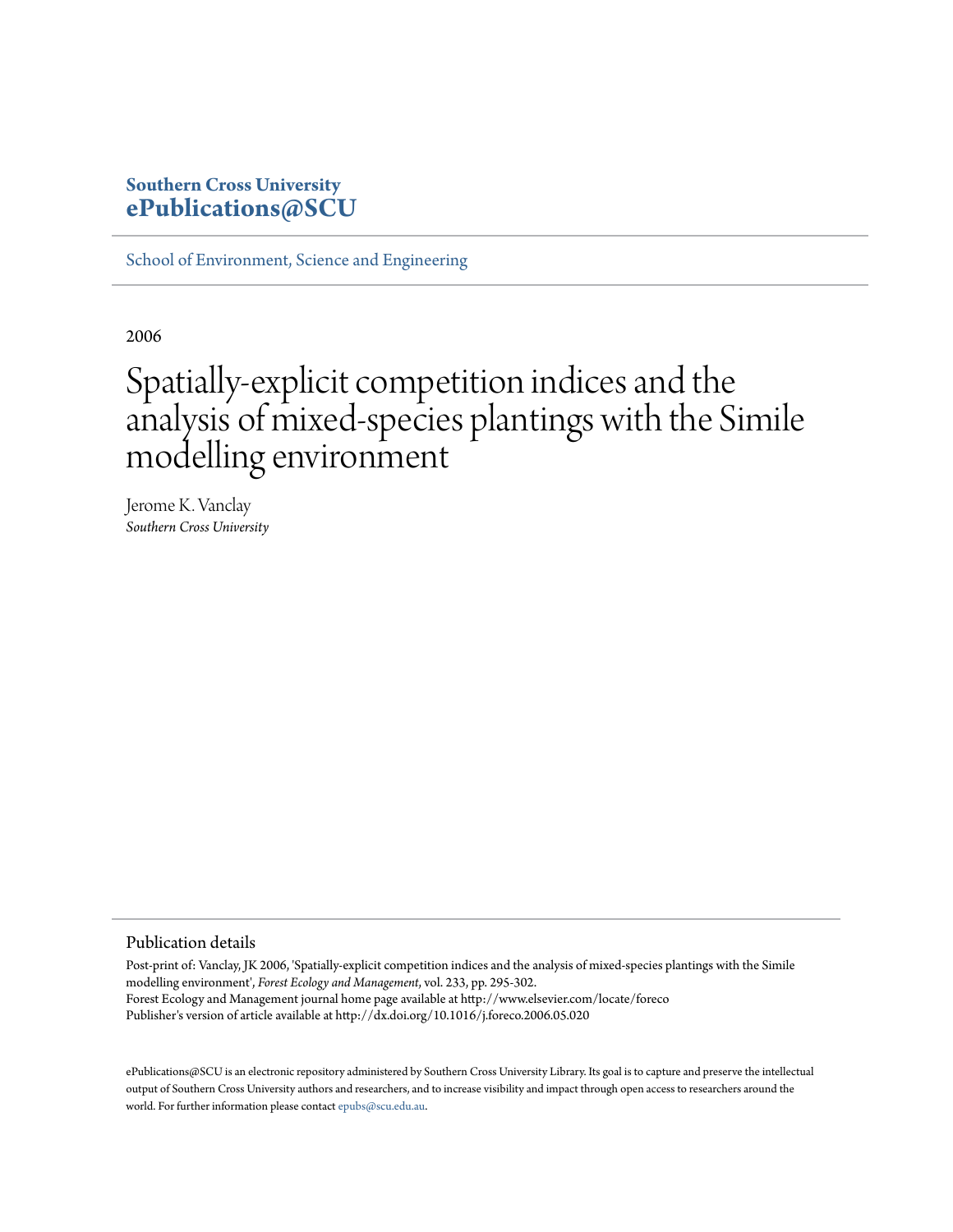*Forest Ecology and Management*, *366 (2006) 295-302*  doi:10.1016/j.foreco.2006.05.020

# **Spatially-explicit competition indices and the analysis of mixedspecies plantings with the Simile modelling environment**

*Jerome K Vanclay Southern Cross University, Lismore NSW 2480, Australia*  Tel +61 2 6620 3147, Fax +61 2 6621 2669, JVanclay@scu.edu.au

#### **Abstract**

Individual-based modelling and analysis of forest experiments has been made more accessible to researchers with the advent of modelling environments like Simile from Simulistics.com. Individual-based analyses of tree growth data offer insights not possible with plot-based analyses, especially when the original experimental design has been compromised by mortality or other unforeseen events. The paper illustrates how Simile can be used for individual-based analyses of mixed plantings, and how it can be used to explore the consequences of the resulting statistical models. A mixedspecies planting of *Eucalyptus pellita* and *Acacia peregrina* is used to illustrate possibilities.

*Key words*: Simile, Vensim, Powersim, Stella, systems dynamics, individual-based modelling, distance-dependent competition index, mixed-species, *Eucalyptus*, *Acacia*

#### **Introduction**

Plot-based analyses of replacement series trials remain the norm for mixed-species research, despite known limitations and demonstrations of better alternatives (Connolly *et al.*, 2001; Park *et al.*, 2003; Vanclay, 2006). Individual-based analyses of tree growth data offer insights not possible with plot-based analyses, especially when the trial has suffered mortality or other disruptions to the original deign (Bristow *et al.*, 2006). In the past, the requirement for tedious data preparation and specialist computer skills (Huston *et al.*, 1988; Grimm and Railsback, 2005) have hampered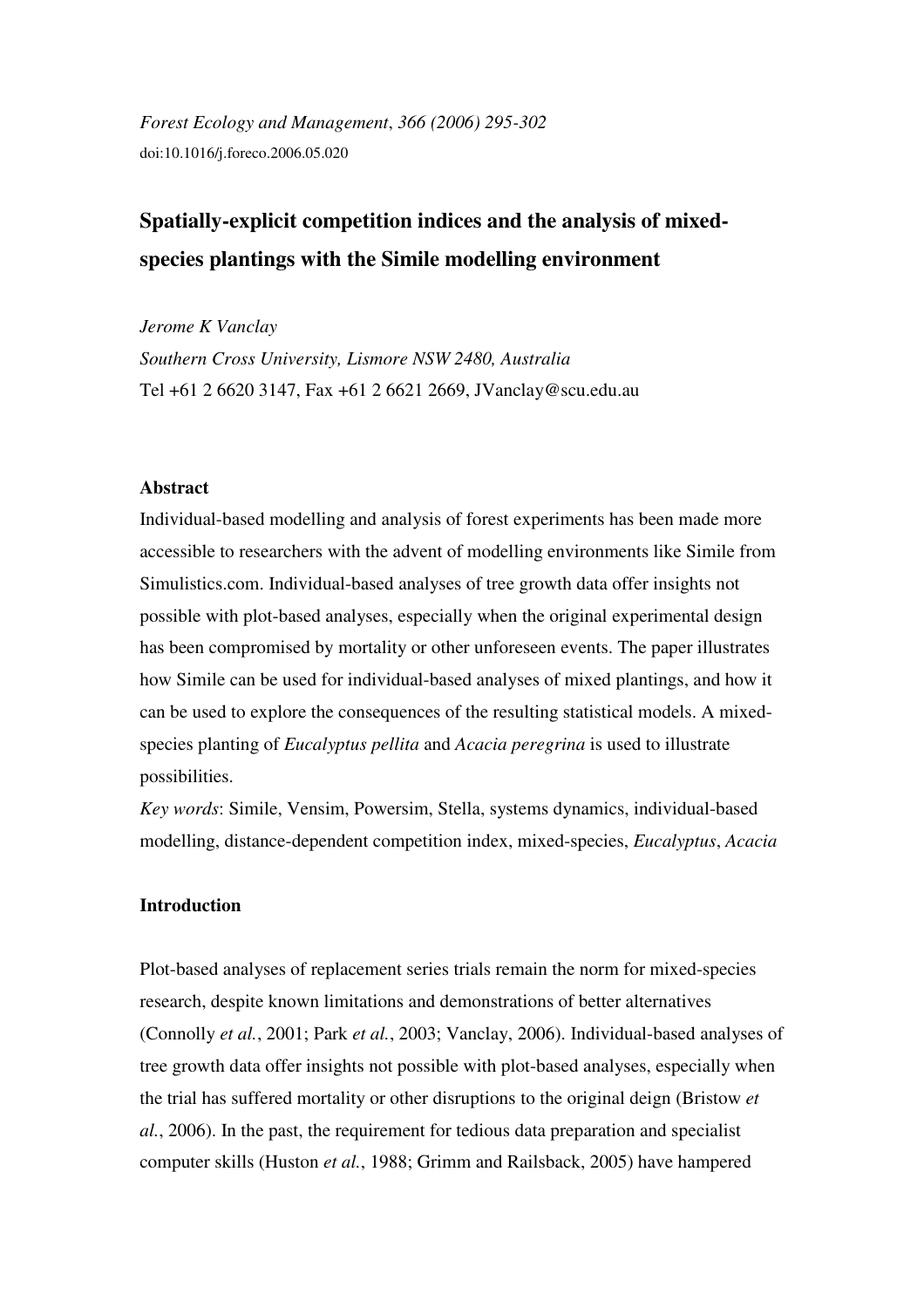widespread use of individual-based modelling (Grimm, 1999; McIntosh *et al.*, 2005), but modern packages such as Simile (Muetzelfeldt and Massheder, 2003) make the approach more accessible. Many researchers remain unaware of the utility of such packages in facilitating analyses of competition at the level of individual trees. This paper examines three propositions, that

- 1. most mixed-species analyses continue to use simple indices such relative yield or analyses of variance, rather than competition indices and response surface analyses;
- 2. packages like Simile make the calculation of competition indices more accessible and efficient; and that
- 3. response surfaces fitted data from mixed-species trials may be useful to refine operational prescriptions, additional to their role in analysing experiment data.

The paper also demonstrates the ease of conducting detailed individual-based analysis of inter-specific competition data.

#### **Use of Competition Indices in Mixed-species trials**

Evidence for the first proposition is easy to collect, but hard to interpret. Reviews (such as Forrester *et al.*, 2006) cite many publications that report relative yield, but few that report competition indices or response surfaces. This may be attributed partly to the convenience of a simple ratio such as relative yield, and the easy of aggregating and comparing these ratios, but presumably also reflects their relative abundance in the literature. Searches with Google Scholar (http://scholar.google.com) reveal that within the mixed-species literature, there are about twenty times as many papers discussing 'relative yield' or 'ANOVA' than there are with 'competition index' or 'response surface'. It is not so easy to establish why this is so. Some authors have remarked privately about the difficulty of computing spatially-explicit competition indices, but few express these views in the formal literature. Canham *et al.* (2004) mentioned that software was "written specifically for [their] study using Delphi" to enable an evaluation competition indices in Canadian hemlock-redcedar forests, a reflection on the novelty and difficulty of computing these indices. However, as this paper demonstrates, with tools like the Simile modelling environment, it need not be difficult or time consuming to compute competition indices.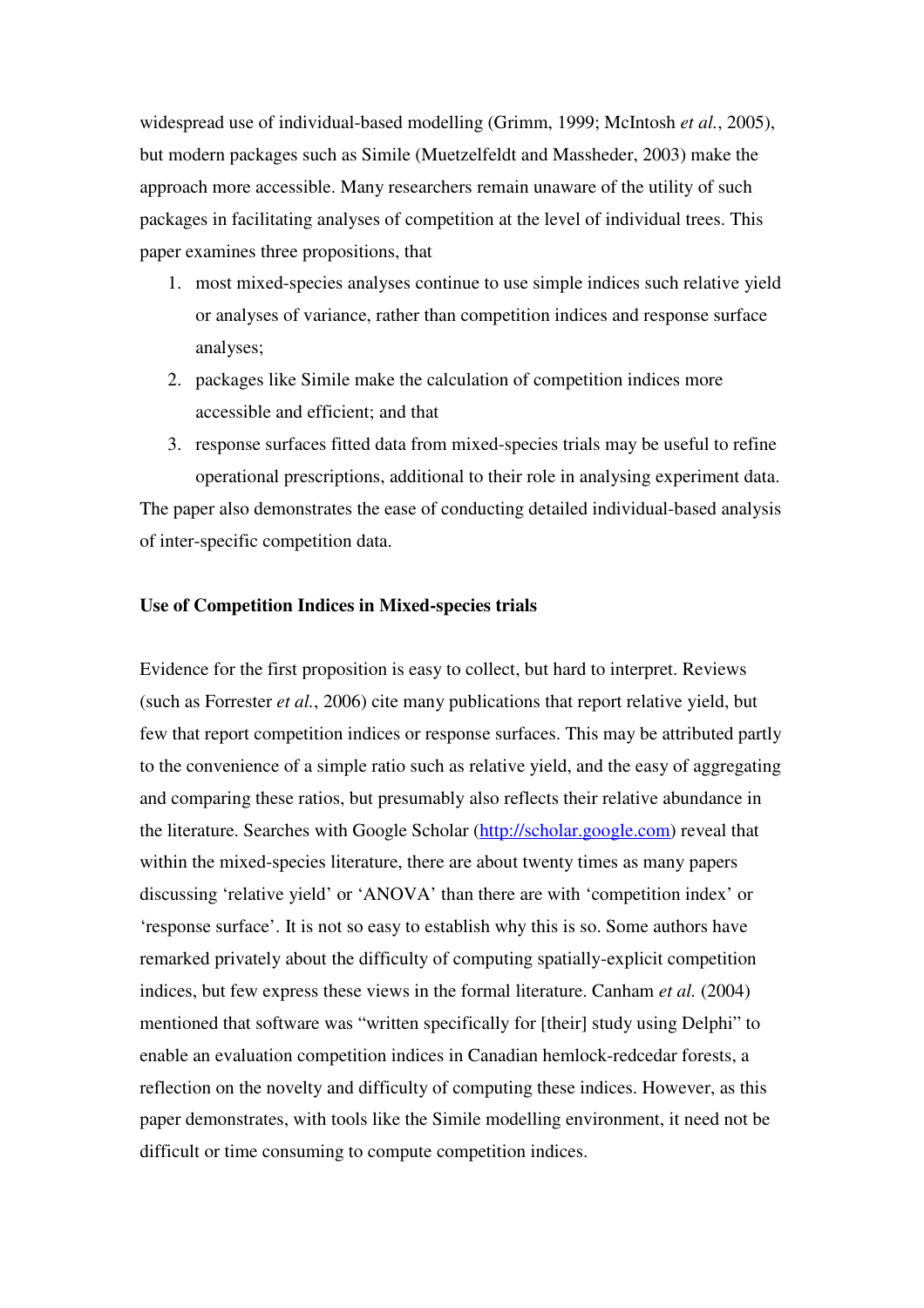#### **The Simile Modelling Environment**

Simile is a visual modelling environment available from Simulistics (www.simulistics.com) for most popular computer systems. While Simile was originally designed for simulation modelling of agroforestry systems (Muetzelfeldt and Taylor, 1997), it has been used in a wide range of other contexts (Muetzelfeldt and Massheder, 2003; Prabhu *et al.*, 2003; Vanclay *et al.*, 2003, 2006; Bonanomi *et al.*, 2005), and is equally suited to individual-based analysis of mixed-species plantings. The beauty of using Simile for such analyses is that its graphical user interface is intuitive and helps to maintain an overview even when the analysis becomes complicated. The notation used by Simile is based on the standard Systems Dynamics notation devised by Forrester (1961) and used in many modelling packages (e.g., ModelMaker, Powersim, Stella and Vensim), and is thus accessible to other researchers in the field, even those not familiar with the Simile package itself.

#### **Using Simile to analyse data**

Perhaps the best way to demonstrate the ease of individual-based analyses with Simile is to demonstrate the construction of an example. Basic Simile operations are described by Muetzelfeldt and Massheder (2003) and Vanclay (2003), and are explained in Simile's on-line help. The description below glosses over the basics, and focuses on details specific to the spatial analysis of mixed tree plantings.

Figure 1 illustrates the user interface of Simile (Version 4.4; a new version, 4.5, was released 16 January 2006). The top row of icons are the usual Microsoft utilities (new, open, save, etc.). The second row of icons are Simile's model-building tools (compartment, variable, flow, etc.). Figure 1 contains a *submodel* called *tree* created with the submodel tool  $(\triangleleft)$ , and three *variables* created with the variable tool  $(\triangleleft)$ . It is self-evident that the construct in Figure 1 represents a single tree which is characterised by is location (X and Y coordinates only, elevation is not used), its size (currently height and diameter, but other variables such as crown width could be included), and its species (or taxon, genotype, etc.). These variables can be imported from an industry-standard CSV (comma separated variable) file, or can be entered directly via the Simile user interface.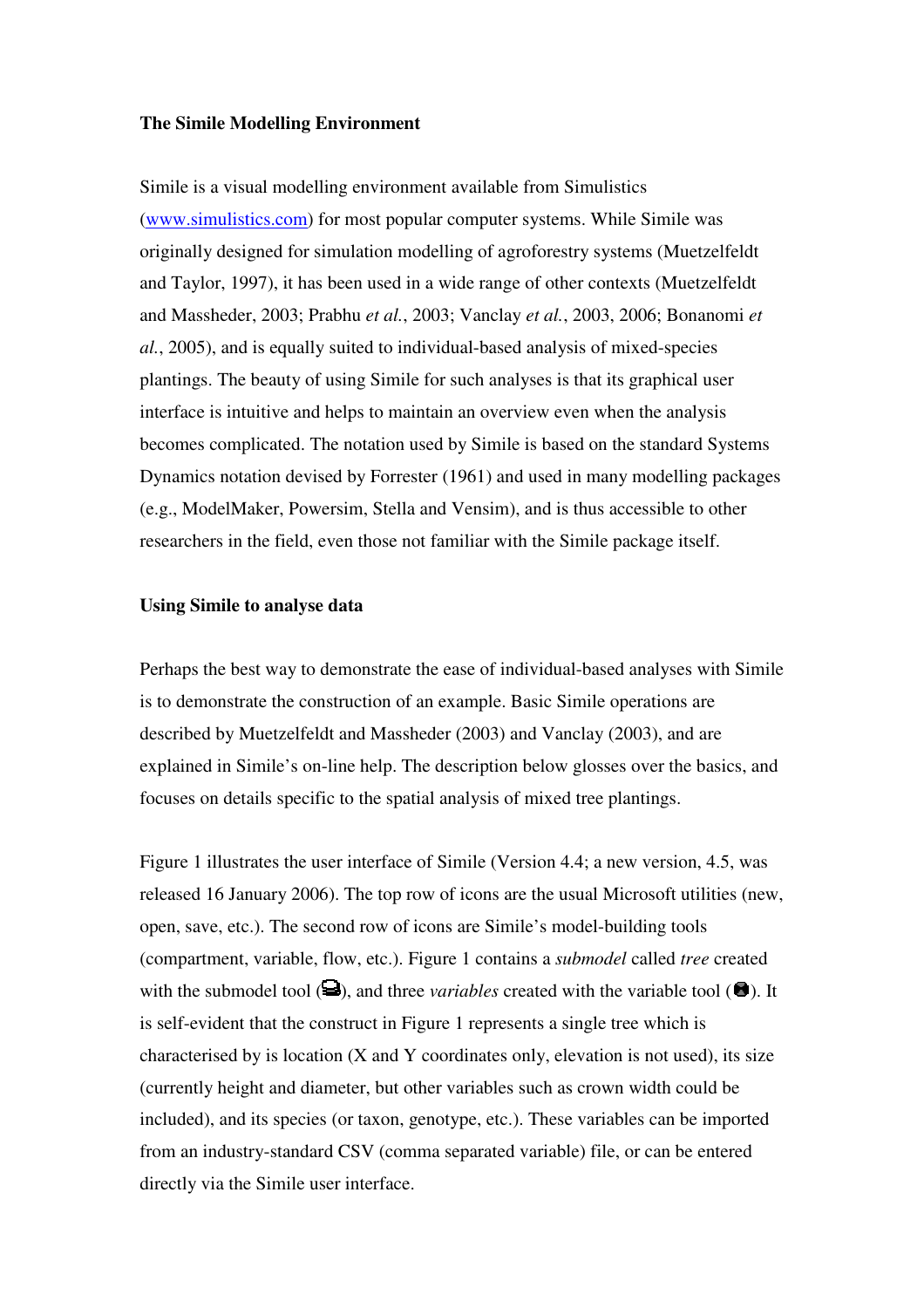#### [Figure 1 near here]

Competition studies draw on populations of trees, and this is implemented by doubleclicking on the tree submodel, and indicating in the dialogue box that this is a population (note the new representation in Figure 2, with double lines reminiscent of a stack of cards). Figure 2 also includes an additional submodel labelled *pair*, and two *relations*  $(\Box)$  labelled *tree i* and *tree j*. These two relations cause the new submodel *pair* to represent a list of every possible pairwise combination of all trees in our population. The notation (notice the dotted lines in bottom and right corners) signals that the number of instances of these pairs will depend on the number of trees and on conditions yet to be specified.

#### [Figure 2 near here]

The distance between each *tree* comprising a *pair* is represented using a new variable and an *influence*  $(\cap)$ . A single influence appears as two variable names in *pair*, because the originating variable *x,y coord* can originate from *tree i* or *tree j*. Simile generates suitable unique variable names automatically (and changes spaces and special characters to underscores; Figure 3). Figure 3 also shows the calculation of the Euclidean distance between the pairs of trees: the square root of the sum of the squares of the differences. Note that the formula involves minimal typing because functions ( $\mathbf{f}$ ) and variables ( $\mathbf{f}$ s) can be selected by clicking on these on the formula bar. In this demonstration, our analysis is to be restricted to pairs within a defined distance, so we make the list of pairs *conditional* ( $\binom{2}{3}$  by specifying, e.g., distance <3 and distance>0, assuming (for the moment, following Hegyi, 1974) that the search radius will be 3 metres about each tree, and that trees do not pair with themselves (distance=0).

#### [Figure 3 near here]

Many competition indices rely on the relative size of trees; it is an easy matter to create variables representing relative size and to compute indices such as Hegyi's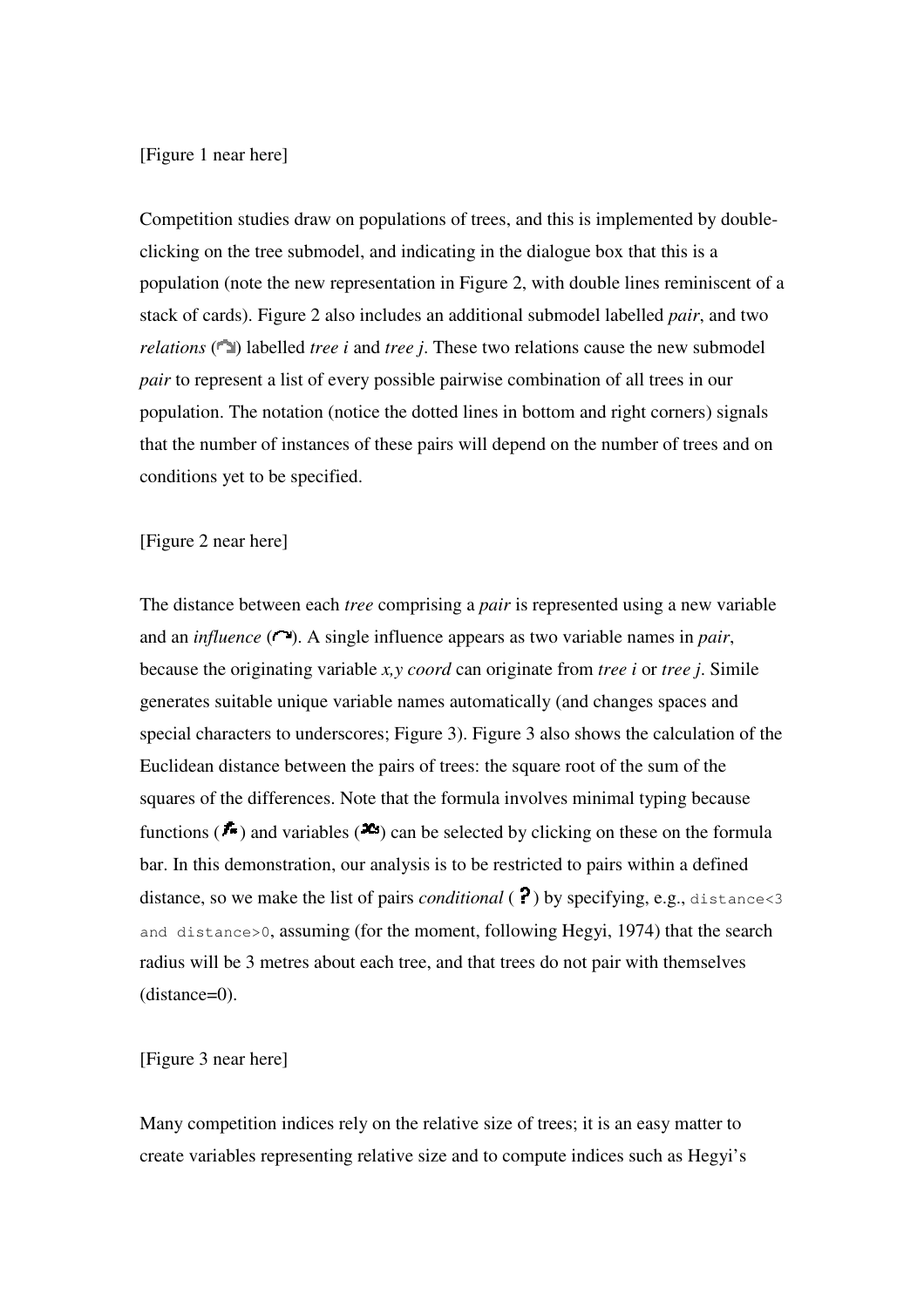(1974) index for each pair. The competition index attributed to each tree is computed as the sum for all of the pairs in which that tree participates (Figure 4). Figure 4 illustrates all that is necessary to compute Hegyi's index: a simple diagram, a condition (distance<3 and distance>0), and four equations embedded within the variables:

```
comp index = sum(fcomponent)competition = element([rel_size],1)/distance 
distance = (sum([x y coords tree i]-[x y coords tree j])^2)^0.5
rel size = [size tree_i]/[size tree_i])
```
#### [Figure 4 near here]

Notice that Simile is not a "black box", and does not dictate the computations involved: it simply provides a transparent framework to implement *my* decisions that the competition index should be the sum (cf. product) of the competition scores calculated for each pair, which are in turn based on Hegyi's concept of relative size and distance (there are many alternatives, e.g., Mailly *et al.*, 2003); that distance should be Euclidean, that relative size should be based on a ratio (cf. the difference), and that the search radius should be three metres. All these assumptions are transparent and under user-control. Packages like Simile make it easy to implement these decisions on a computer, but they are no substitute for careful thought about the processes involved.

Further modifications to Figure 4 are useful. Bristow *et al*. (2006) found it useful to define the search area in terms of tree height instead of a fixed distance, and calculated a series of competition indices, each representing a partial sum for each species. This is illustrated in Figure 5.

#### [Figure 5 near here]

Studies involving growth over several time periods are more informative than an assessment of competition at a single instant. Figure 6 illustrates a further modification to import the data from a CSV file, to select a subset of the data pertinent to each of several occasions, and to compute the relevant competition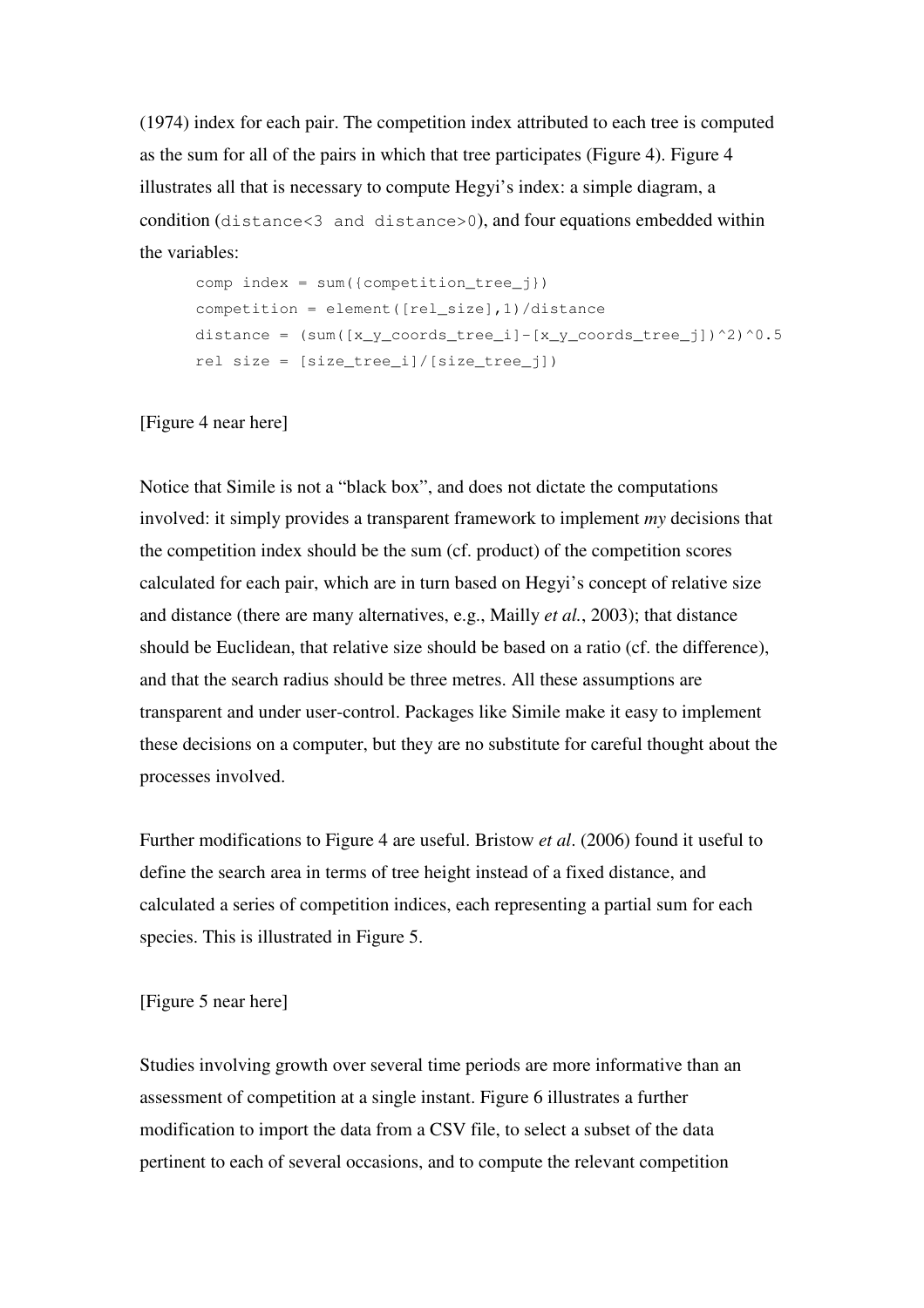indices. The condition *present* tests whether a tree record is present on that occasion, and thus controls the selection of an appropriate subset of data from the data file. It also creates the possibility to examine a range of search horizons (i.e., search radii about each subject tree), with the user to specifying the initial horizon and whether to use diameter or height as the basis of the competition index. Pearson's correlation coefficient (*r*) is calculated, to indicate how well a particular competition index and search horizon correlate with the growth rate of individual trees.

#### [Figure 6 near here]

At this point, it is worth reminding readers that Figure 6 is not merely a diagram of a proposed analysis; it is an image (screen-dump) of a computer-based specification for an analysis, and can readily be transformed into an executable version by pressing the *run* button ( $\triangleright$  in Figure 3). There is great scope in this concept of transforming the specification, e.g., into different display formats (such as html and diagrams) or into computer code compatible with various other modelling frameworks (Muetzelfeldt and Massheder, 2003). When the executable is ready, Simile will display an almost blank screen, with a number of tools for the user to create graphs, tables and other displays of any of the constructs present in the model. In the case of the model shown in Figure 6, it is useful to create a display of the horizon versus Pearson's *r* to find the optimal neighbourhood for defining competition (Figure 7). While Simile is used mainly as a simulation package in which time is varied, in Figures 6 and 7 there is no representation of time, and each 'time step' simply considers a new horizon. The optimum search radius is slightly ambiguous because of the many local optima (Figure 7), a result of the spacing used in the Bristow *et al.* (2006) trial. Vanclay (2006) examined ways to resolve this. When the optimum neighbourhood (and the form of the competition index) has been established, selected data (e.g., the computed competition indices) can be displayed as a table, and saved as CSV file for use in statistical packages.

[Figure 7 near here]

Figure 7 illustrates our first attempt at determining an optimum search radius for our modified Hegyi index (Bristow *et al.*, 2006). On the basis of the results illustrated in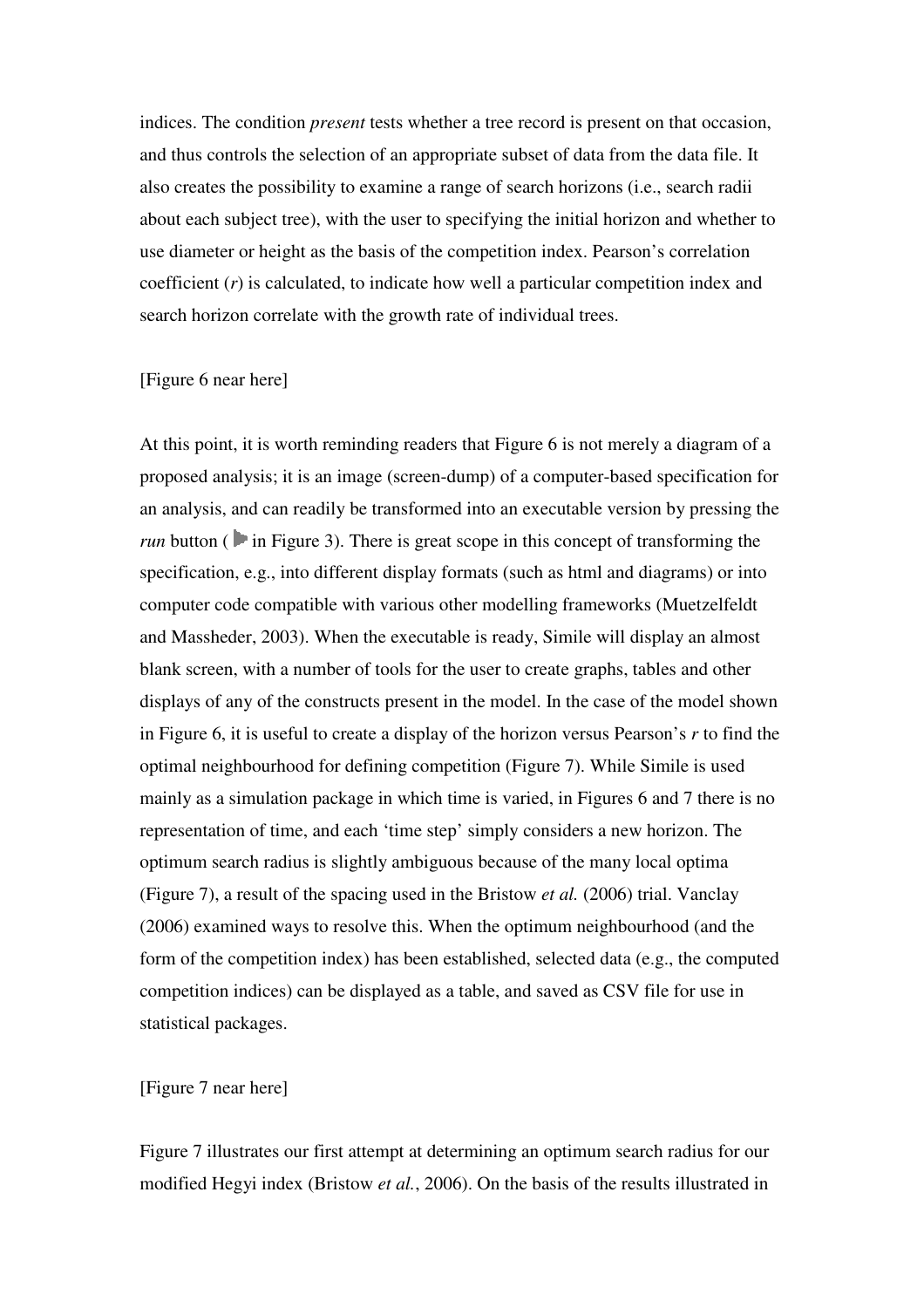Figure 7, we fitted a response surface (diameter increment=*f*(size, competition)), with competition indices determined using a search radius equal to 1.3 times the sum of the heights of the paired trees. However, tests of our response surface revealed correlations between the parameters of this response surface and the search radius, so we iteratively revised our search radius and parameter estimates until we reached a stable optimum at  $R=0.3h_{\text{euc}}+0.5h_{\text{accia}}$  (Figure 8), where *h* is the tree height of the eucalypts and acacias respectively. The resulting equation is:

 $\Delta d = 0.3494 S_e + 0.1414 d - 0.0019 d^2 - 0.3948 C_{ee} + 0.0778 C_{ea} - 0.1449 C_{a*}$  (1)  $($ s.e. 0.1028 0.0075 0.0002 0.0363 0.0644 0.0207  $\sigma$ =0.594, df=1140) where ∆*d* is the annual diameter increment, *d* is diameter over bark at 1.3 m above ground,  $S_e$  is a binary variable which takes the value 0 for acacias and 1 for eucalypt trees, *Cee* is the intraspecific competition between eucalypt trees, *Cea* is the interspecific 'competition' between eucalypts and acacias, and *Ca\** is the competition experienced by acacias, irrespective of species. All the parameter estimates are significant at P $\leq$ 0.001 (except  $C_{ea}$  which has P=0.1, one-tailed test). The first three terms in equation 1 are unremarkable, and describe a simple but realistic growth pattern with maximum growth at *d*=37 cm and a maximum attainable size of *d*≈75 cm, both beyond the range of the present data. Counter to expectation, the acacias seem to facilitate rather than compete with the eucalypts, as indicated by the positive parameter for  $C_{ea}$  (P=0.1), which implies that a eucalypt would 'prefer' to be adjacent to an acacia rather than an empty space (Bristow *et al*. 2006).

#### [Figure 8 near here]

Simile has a number of other specialised display tools that help gain insights into data, including a number of 3-dimensional representations (e.g., the 'lollipop' diagram in Figure 9). Despite the stylized representation of the trees, the diagram depicted in Figure 9 offers insights not evident in more conventional scatterplots, especially when the perspective view (Figure 9) is used in conjunction with other viewpoints obtained by rotating and tilting the display to show the plan and various profiles.

#### [Figure 9 near here]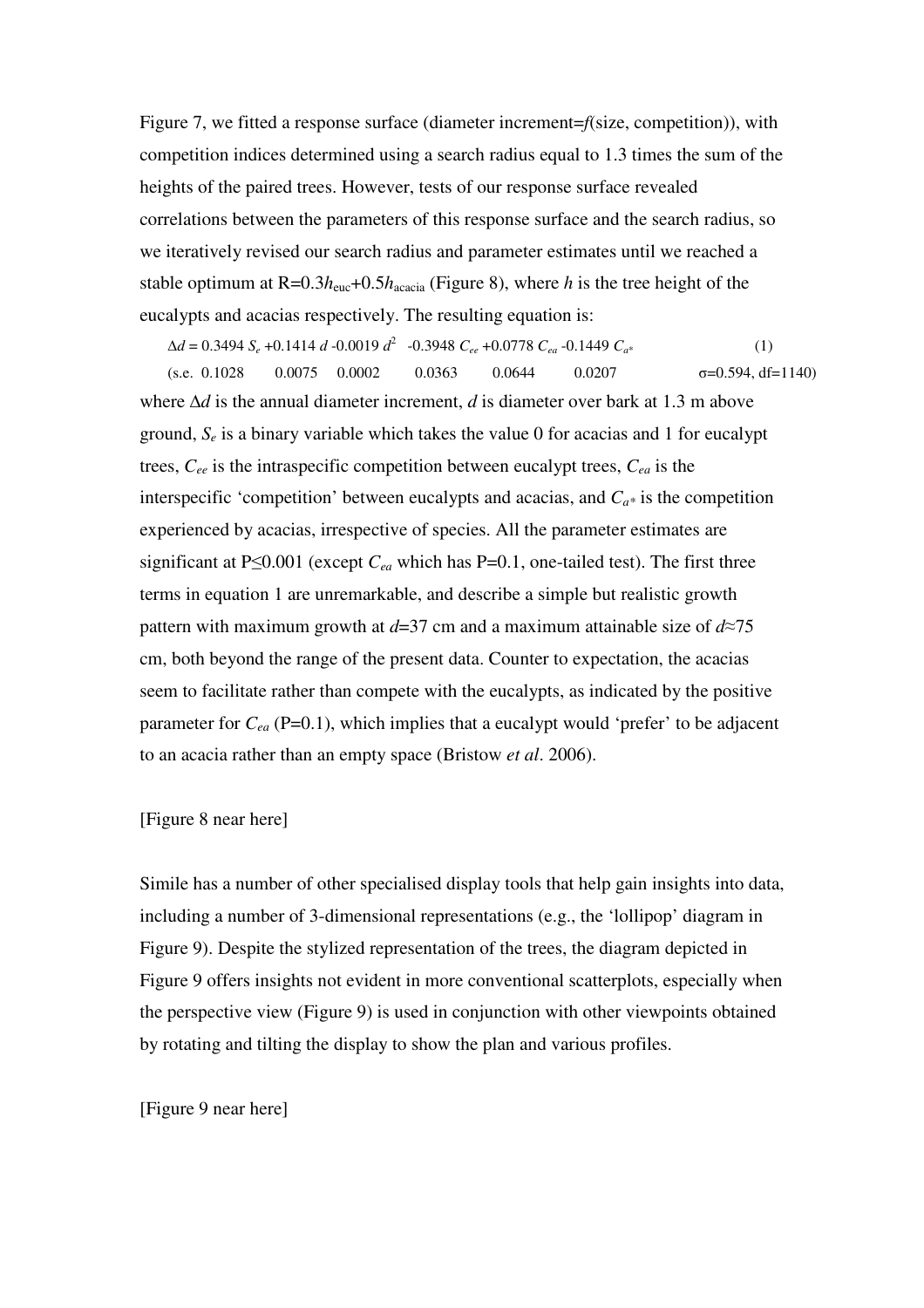#### **Using Simile to explore implications**

Once an equation describing the observed trends has been established with a statistics package (Vanclay, 2002), Simile can be used in a more conventional manner to examine the implications of the equation, and to examine theoretically-optimal planting designs and silvicultural regimes. To do this, the model illustrated in Figure 5 can be modified to simulate growth (the natural increase in size), instead of loading these observations from file (Figure 10). And instead of calculating Pearson's correlation (Figure 6), the standing volume of the plantation has been computed.

#### [Figure 10 near here]

In changing the model of Figure 5 to that of Figure 10, we have replaced the array representing tree size (dbh, ht) with a compartment  $(\blacksquare)$  representing the current diameter (dbh) of each tree, a flow  $(\frac{R}{2})$  representing the annual diameter increment (estimated using Equation 1), and a variable representing tree height (estimated through a height-diameter relationship). The model in Figure 10 also calculates tree volume (*vol*, using species-specific equations based on height and diameter), and sums these to provide an estimate of total stand *Volume*. The model now takes a set of starting conditions from file, and simulates the growth of the stand over time, allowing the user to examine the growth and production accruing to the stand with the defined starting conditions. Figure 10 deals with a single scenario (set of starting conditions), and it is somewhat tedious to examine a complete series of scenarios manually to help refine silviculture. However, it is possible to automate such a search. Figure 11 illustrates the model of Figure 10 embedded within a population of scenarios, so that Simile progressively works through the set of scenarios specified in a control file, thus allowing a systematic search for a theoretically-optimal silviculture.

#### [Figure 11 near here]

Figure 11 uses a simple mechanism to evaluate one scenario at a time. It employs a population to represent the set of scenarios, and employs a mechanism (Figure 11, bottom right) to ensure that only one member of this population exists at a time. When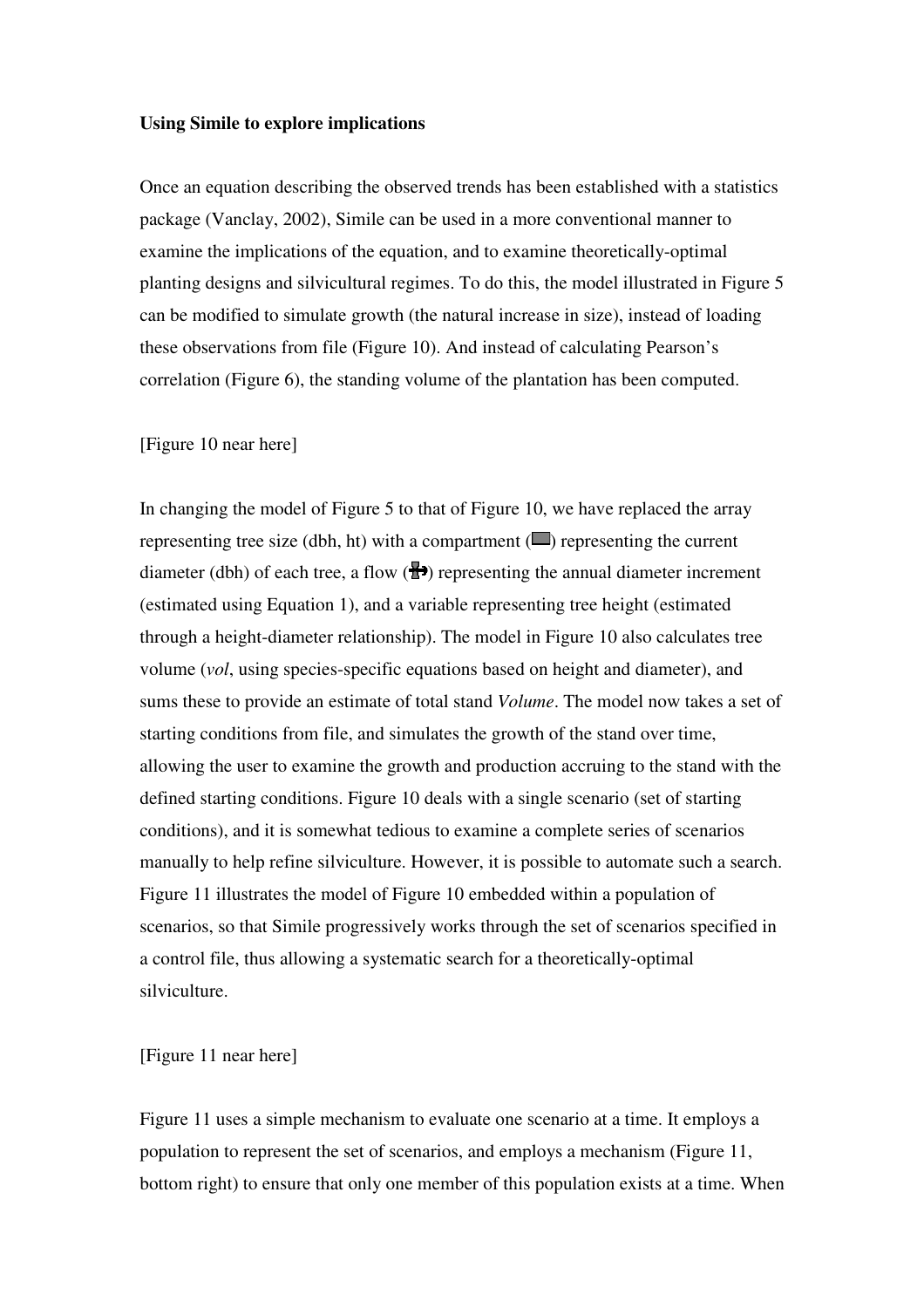the evaluation of a scenario is completed, that instance is removed  $(\overrightarrow{P})$ , and a new instance is created  $($ <sup> $\bullet$ </sup> $\bullet$  $)$  with the next scenario. The model makes no attempt to employ optimization techniques (Nocedal and Wright, 2000; in part because local optima may make this difficult; see Figures 7, 8 and 13), but simply evaluates all the scenarios specified. Computationally, this may not be very efficient, but the model in Figure 11 is quick and easy to create (and modify), and reaches a solution overnight, even when a long list of scenarios (e.g., 200-300 scenarios) and an ordinary notebook computer are used, so it is adequate for an application that may not be used often, and that may be modified with every use. In such situations, ease of understanding and modifying a model may be more important than its computational efficiency.

The model illustrated in Figure 11 was used to explore some silvicultural consequences of Equation (1). In addition to Equation (1) which is inserted into the flow  $(\overline{\mathbb{B}})$  labelled *gro* in Figure 11, equations are also required for the heightdiameter relationship. In the absence of more reliable equations, the following equations are based on limited data from the Bristow *et al.* (2006) trial:

 $h_{\text{euc}}$  = 1.0504 *d* -0.0112 *d*<sup>2</sup>  $h_{\text{accia}}$  = 0.8932 *d* -0.0091  $d^2$ 

where *h* is tree height (m) and *d* is dbh (cm). A volume equation for *Eucalyptus pellita* was developed from north Queensland data (Bristow, pers. comm.):

 $v_{euc}$  = 0.00002663  $d^2h$  -0.0252

where  $v_{euc}$  is volume (m<sup>3</sup>) to 10 cm diameter under bark. Volumes of *Acacia peregrina* were estimated using a published equation for *A. mearnsii* (Schonau, 1972):

 $log_{10}(v_{\text{accia}}) = 1.9532 log_{10}d + 1.2315 log_{10}h - 1.74059$ where  $v_{\text{accia}}$  is volume (m<sup>3</sup>) to 5 cm diameter under bark. Two further assumptions were made regarding tree growth: that trees do not shrink, so *gro* was estimated as max(0, ∆*d*) where ∆*d* is the estimate from Equation (1); and that any tree would die after three years of zero growth (a consequence of this is that in many scenarios, most acacias die before age 10, which is not inconsistent with experience).

#### [Figure 12 near here]

Simulations were carried out to estimate the maximum volume production at 15 years. This is not the optimum rotation age predicted by equation (1), but represents a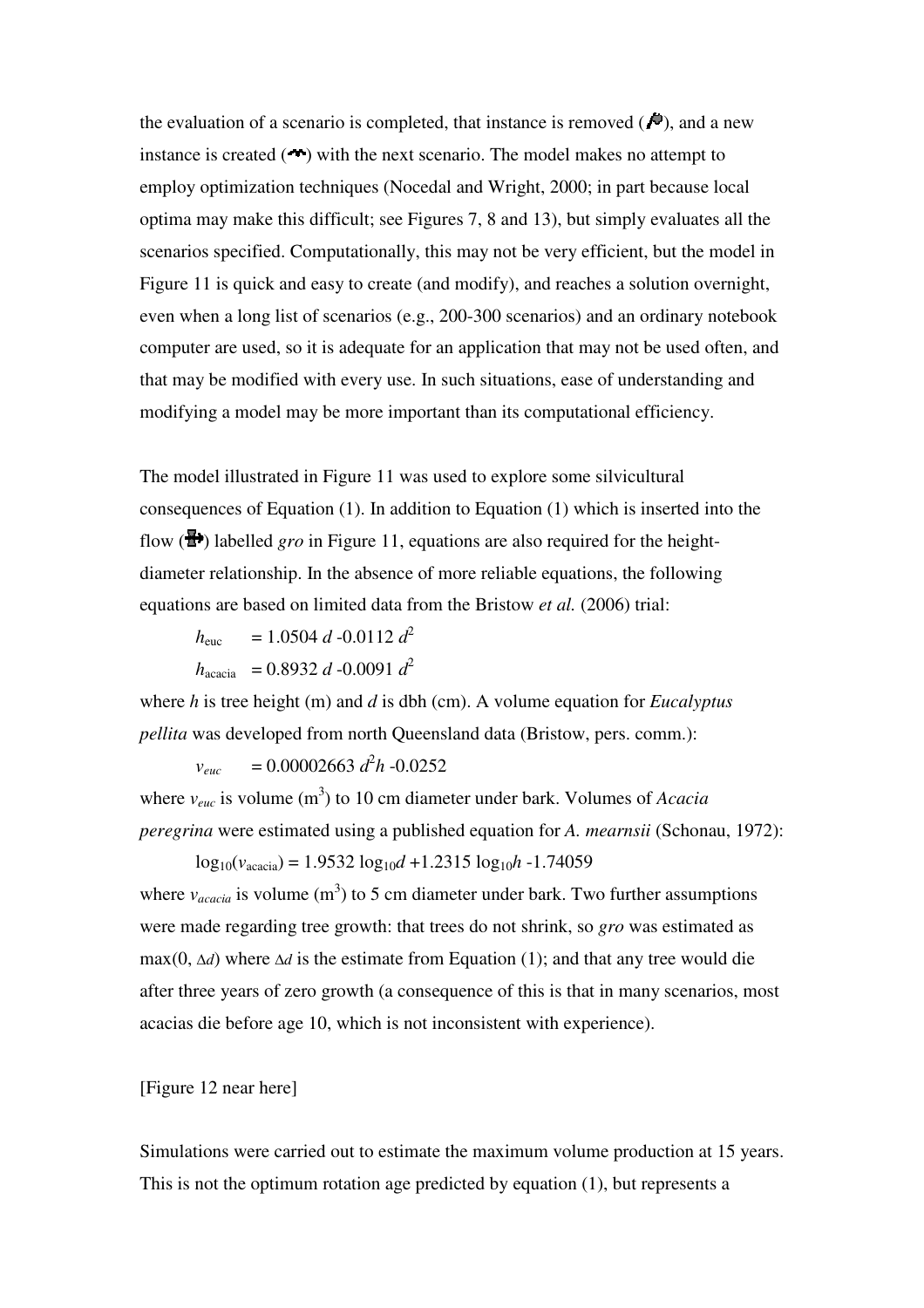substantial extrapolation (i.e., 5 years) of an equation based on five years of data, and further extrapolation seemed imprudent. Simulations maximized volume simply because this avoids further assumptions about price-size relationships and discount rates. Figures 12 and 13 illustrate the optimum species composition and spacing, and way that yield responds to changes in the design. Species mix and area per tree (or stems per hectare) have the greatest effect; the placement of plants (whether species are in rows or a checkerboard pattern; whether the between- and within-row spacing is equal or rectangular) had relatively little effect on the yield. The optimal species composition is 50:50% of each species in an intimate mixture (checkerboard pattern; Figure 12), and the optimal spacing for maximum yield at age 15 is about 3.1 m square (given the assumptions about natural mortality and volume equations; Figure 13).

#### [Figure 13 near here]

It is not the intention of this paper to assert that a square spacing of 3.1m is optimal for mixed plantings of acacias and eucalypts, because the findings illustrated in Figures 12 and 13 are based on simplistic height-diameter relationships, on volume equations borrowed from elsewhere, and on assumptions about mortality. The intent of this paper has been to demonstrate the utility of Simile for conducting such analyses, and for exploring the implications of findings for operational forest management. The material presented in Figures 12 and 13 should not be seen as a conclusion, but as a demonstration of what can be done with trials of this kind, even when things go "wrong" (e.g., when cyclones cause unexpectedly high mortality).

#### **Conclusions**

To date, most analyses of mixed planting trials have relied on simple indices such as relative yield or on analyses of variance (ANOVA), possibly because researchers have found more insightful alternatives inaccessible. Modelling environments like Simile make it easy to gain new insights into existing data. A small investment in learning these tools pays dividends in better analyses and deeper insights.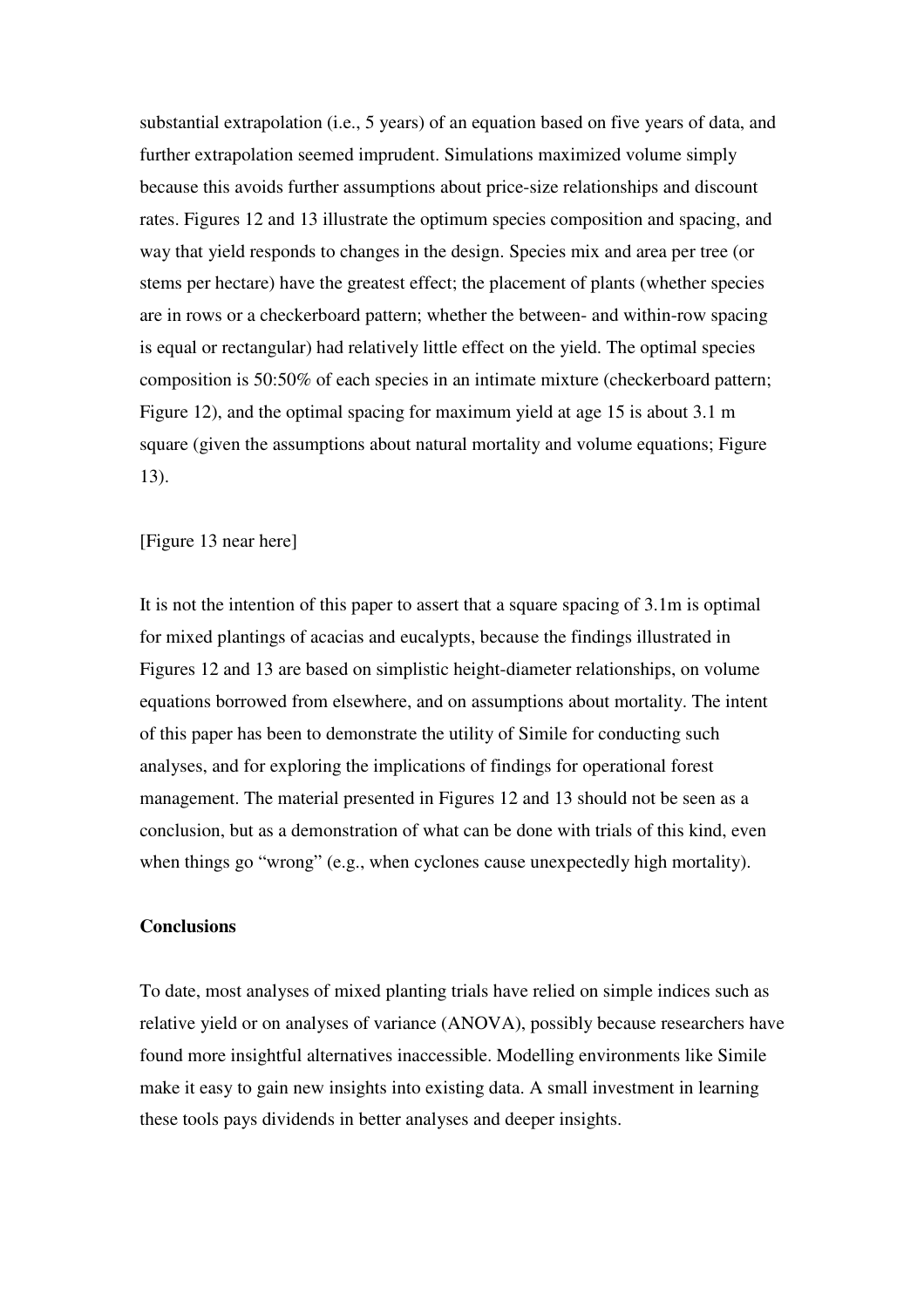#### **References**

- Bonanomi, G., Giannino, F., Mazzoleni, S., 2005. Negative plant-soil feedback and species coexistence. *Oikos* 111: 311-321.
- Bristow, M., Vanclay, J.K., Brooks, L., Hunt, M., 2006. Growth and species interactions of *Eucalyptus pellita* in a mixed and monoculture plantation in the humid tropics of north Queensland. *Forest Ecology and Management* 233:285-294.
- Connolly, J., Wayne, P., Bazzaz, F.A., 2001. Interspecific competition in plants: how well do current methods answer fundamental questions? *American Naturalist* 57: 107–125.
- Forrester, J.W., 1961. *Industrial Dynamics*. MIT Press.
- Forrester, D.I., J. Bauhus, A. Cowie and J.K. Vanclay, 2006. Mixed-species plantations of Eucalyptus with nitrogen fixing trees. *Forest Ecology and Management* 233:211-230.
- Grimm, V., 1999. Ten years of individual-based modelling in ecology: what have we learned and what could we learn in the future? *Ecological Modelling* 115: 129–148.
- Grimm, V., Railsback, S.F., 2005. Individual-based Modeling and Ecology. Princeton University Press, 480 pp.
- Hegyi, F., 1974. A simulation model for managing jack-pine stands. *Growth Models for Tree and Stand Simulation* (ed. J. Fries), pp. 74–90. Royal College of Forestry, Stockholm.
- Huston, M., DeAngelis, D., Post, W., 1988. New computer models unify ecological theory. *BioScience* 38: 682–691.
- Mailly, D., Turbis, S., Pothier, D., 2003. Predicting basal area increment in a spatially explicit, individual tree model: a test of competition measures with black spruce. *Can. J. For. Res.* 33: 435–443.
- McIntosh, B.S., Jeffrey, P., Lemon, M., Winder, N., 2005. On the Design of Computer-Based Models for Integrated Environmental Science *Environmental Management* 35: 741–752.
- Muetzelfeldt, R., Massheder, J., 2003. The Simile visual modelling environment. *Europ. J. Agronomy* 18:345-358.
- Muetzelfeldt, R.I., Taylor, J., 1997. The suitability of AME for agroforestry modelling. *Agroforestry Forum* 8 (2): 7-9.
- Nocedal, J., Wright, S.J., 2000. Numerical Optimization. Springer, 636 pp.
- Park, S.E., Benjamin, L.R., Watkinson, A.R., 2003, The theory and application of plant competition models: an agronomic perspective. *Annals of Botany* 92:741–748.
- Prabhu, R., Haggith, M., Mudavanhu, H., Muetzelfeldt, R., Standa-Gunda, W., Vanclay, J.K., 2003. ZimFlores: A model to advise co-management of the Mafungautsi Forest in Zimbabwe. *Smallscale Forest Management, Economics and Policy*, **2**(2):185-210.
- Schonau, A.P.G., 1972. *In* Anonymous, 1985. *Acacia mearnsii*: Multipurpose Highland Legume Tree. NFT Highlights, NFTA 85-02, May 1985.
	- http://www.winrock.org/forestry/factpub/FACTSH/A\_mearnsii.html [5 Jan 2006].
- Vanclay, J.K., 2002. A personal view of statistical packages for linear regression. *In*: S. Harrison, J. Herbohn, E. Mangaoang and J. Vanclay (eds) Socio-economic Research Methods in Forestry: A Training Manual. Rainforest CRC, Cairns, ISBN 0 86443 691 2, pp. 65-72.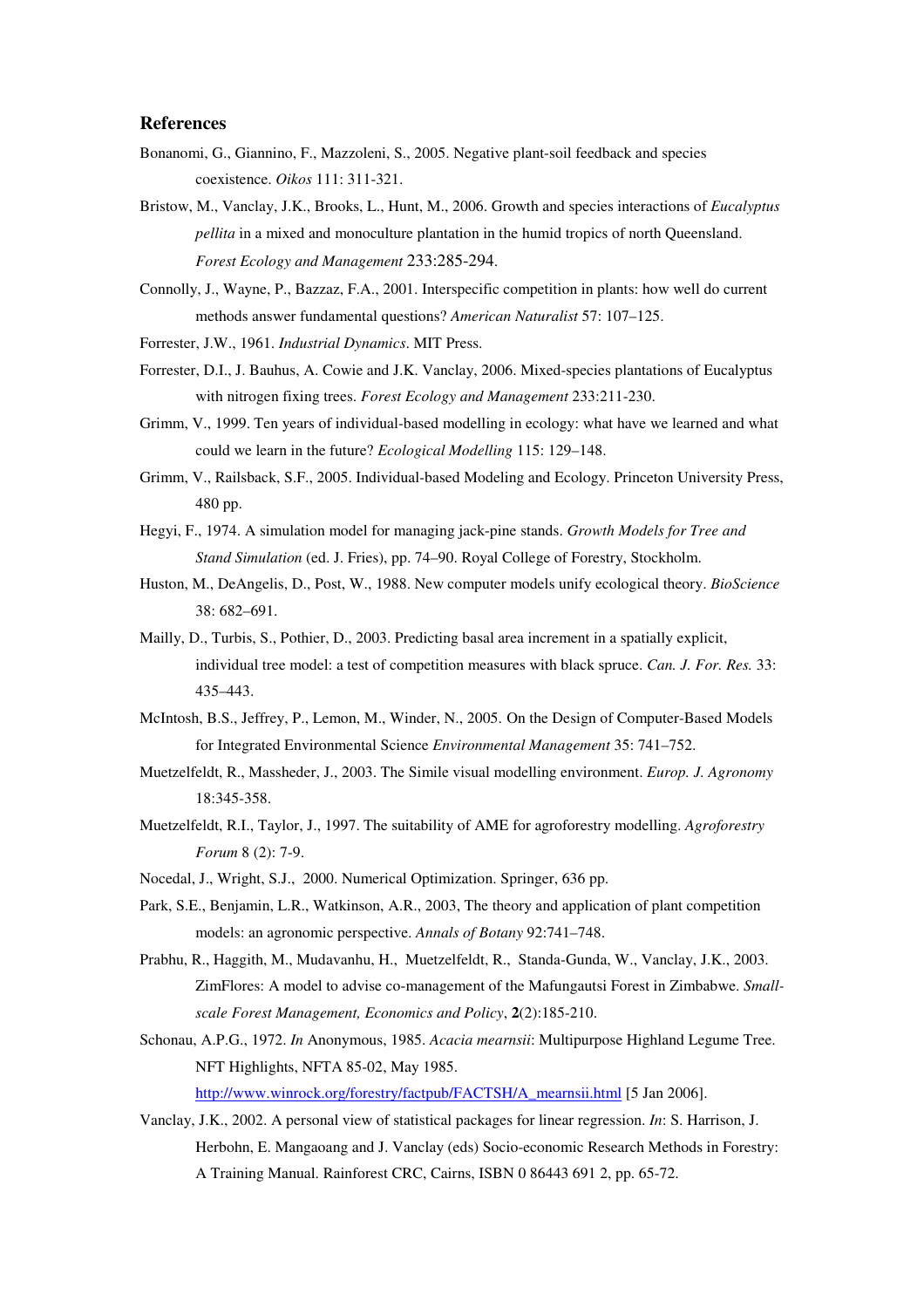- Vanclay, J.K., 2003. The One-minute Modeller: An Introduction to Simile. *Annals of Tropical Research*, **25**(1):31-44.
- Vanclay, J.K. 2006. Experiment designs to evaluate inter- and intra-specific interactions in mixed plantings of forest trees. *Forest Ecology and Management* 233:366-374.
- Vanclay, J.K.*,* Sinclair, F.L., Prabhu, R., 2003. Modelling interactions amongst people and forest resources at the landscape scale. *Small-scale Forest Management, Economics and Policy*, **2**(2):117-120.
- Vanclay, J.K., Prabhu, R., Sinclair, F.L., 2006. *Realizing Community Futures: A practical guide to harnessing natural resources*. Earthscan, London, 176 pp, ISBN 1 84407 383 1.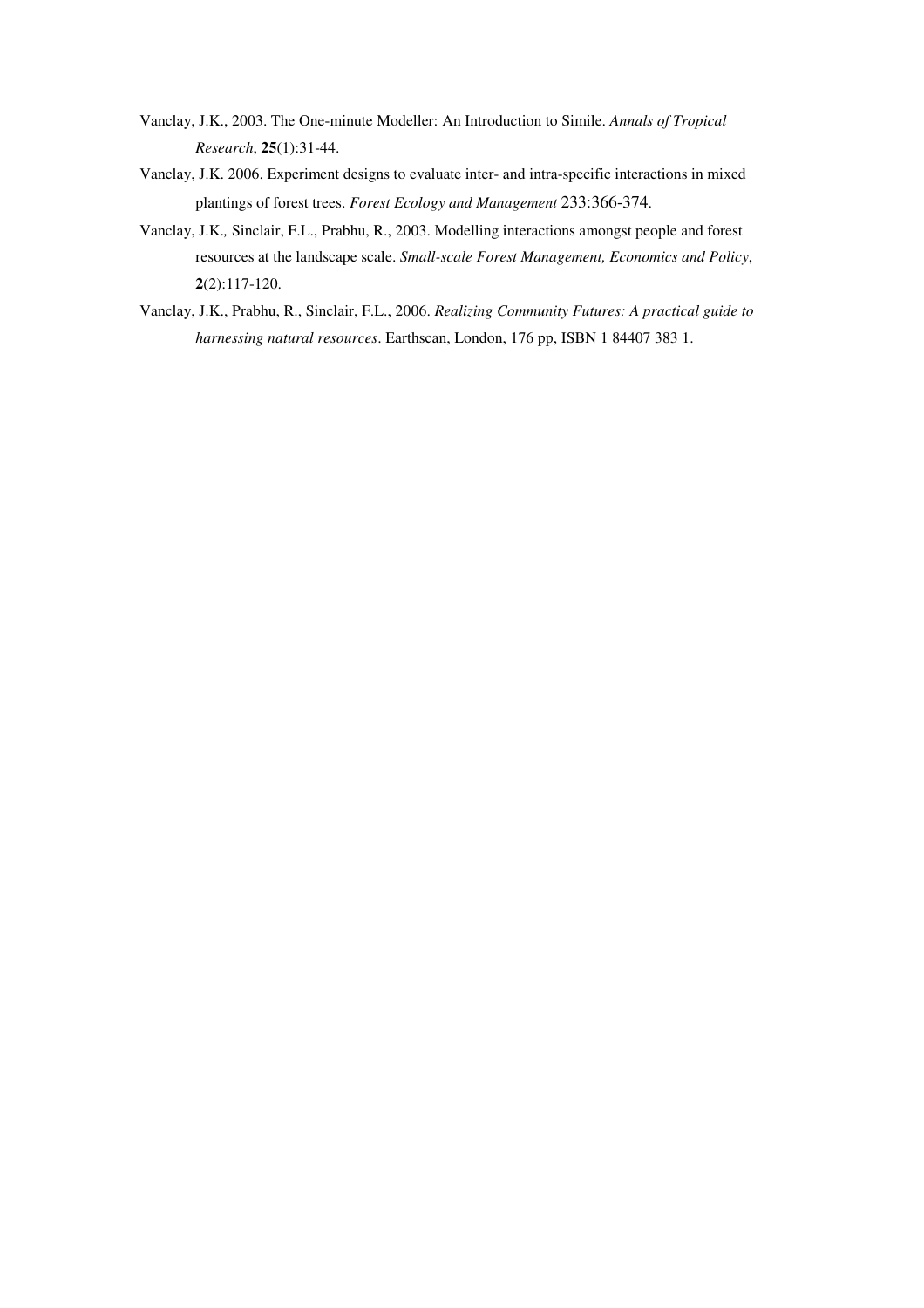## **Figures**



**Figure 1**. The graphical user interface of the Simile modelling environment, with a representation of several attributes of an individual tree.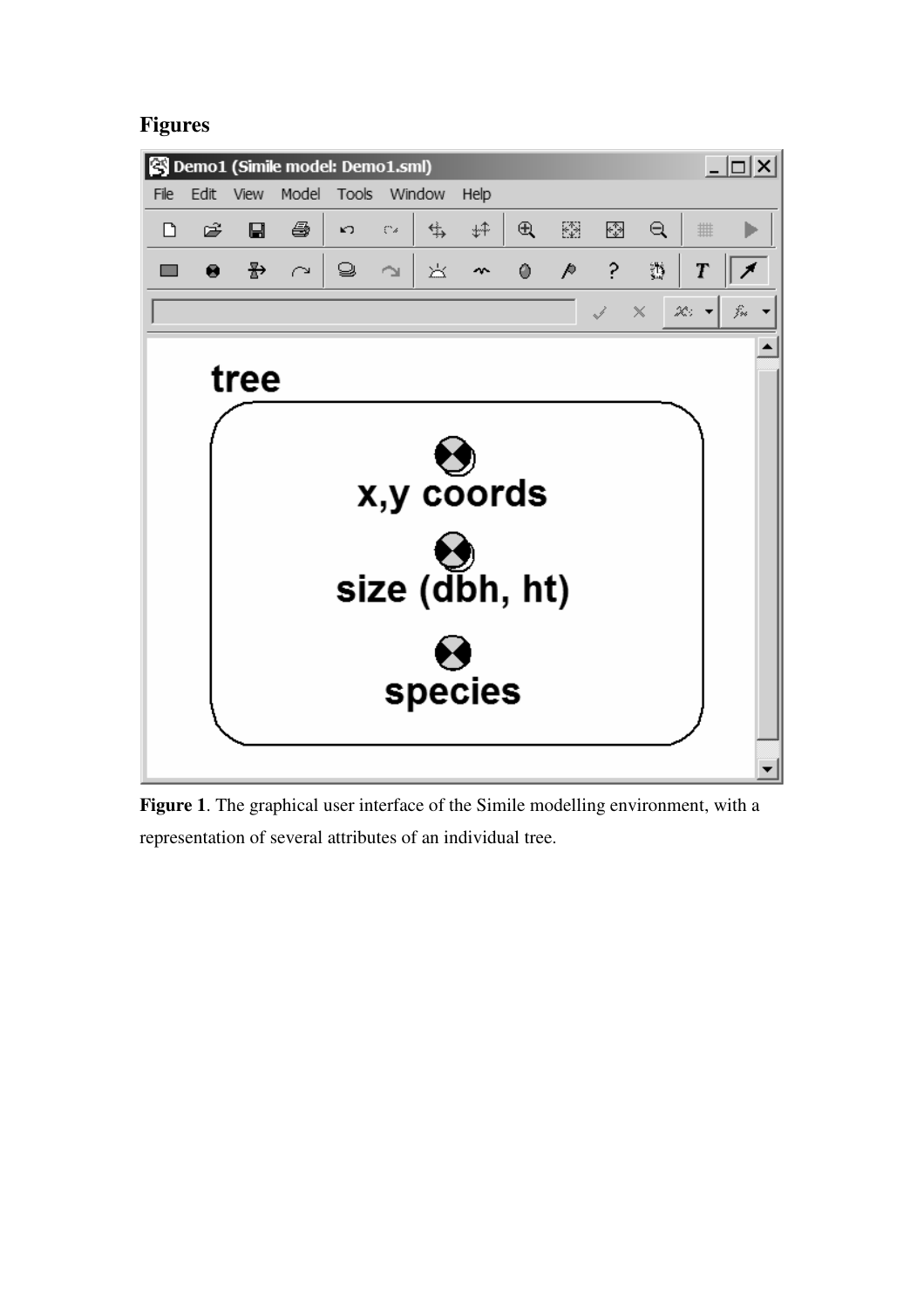

**Figure 2**. Simile representation of the relations defining pairwise interactions between individual trees in a population.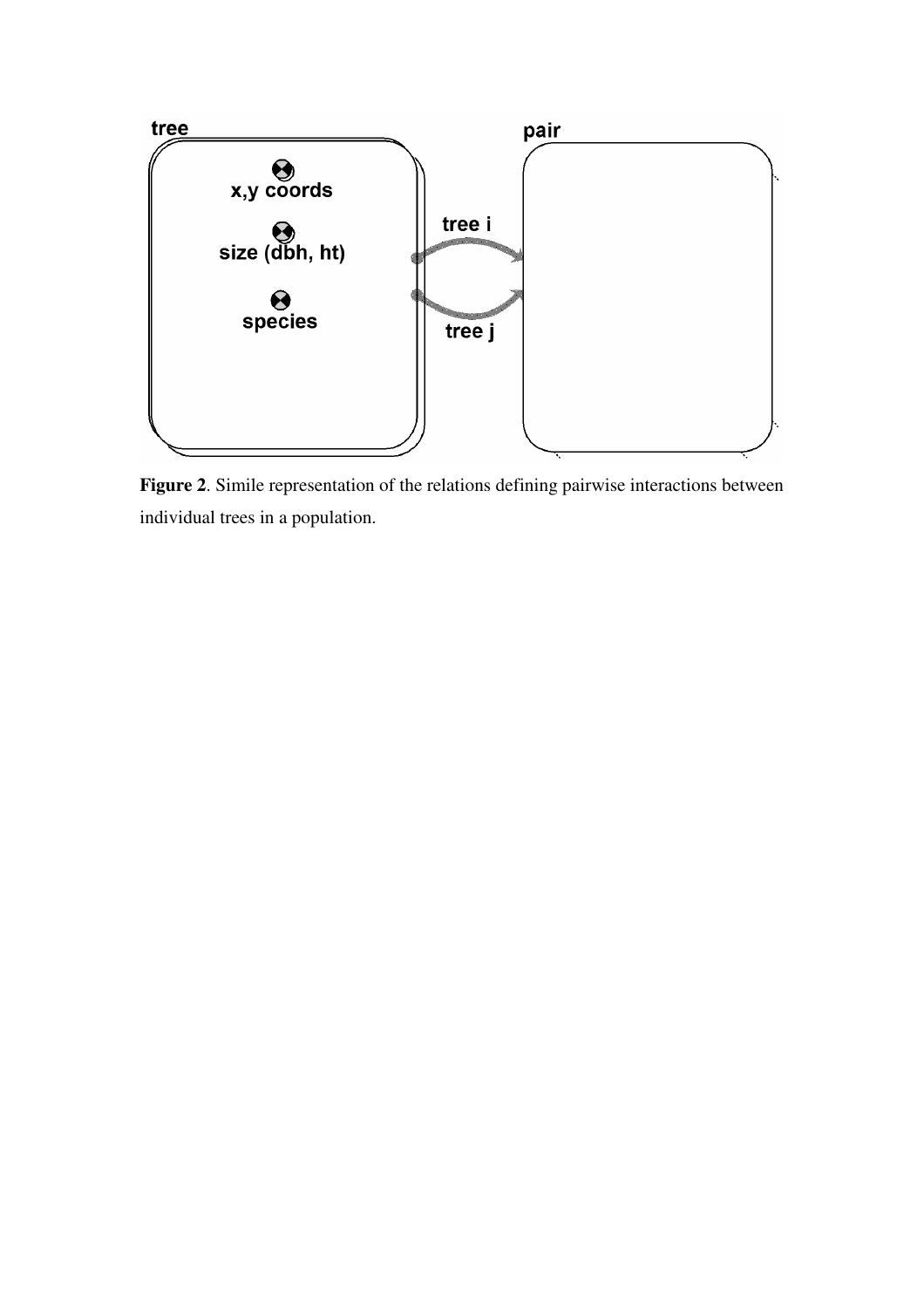

**Figure 3**. Simile diagram with a conditional submodel representing the interaction between individuals within a defined Euclidean distance.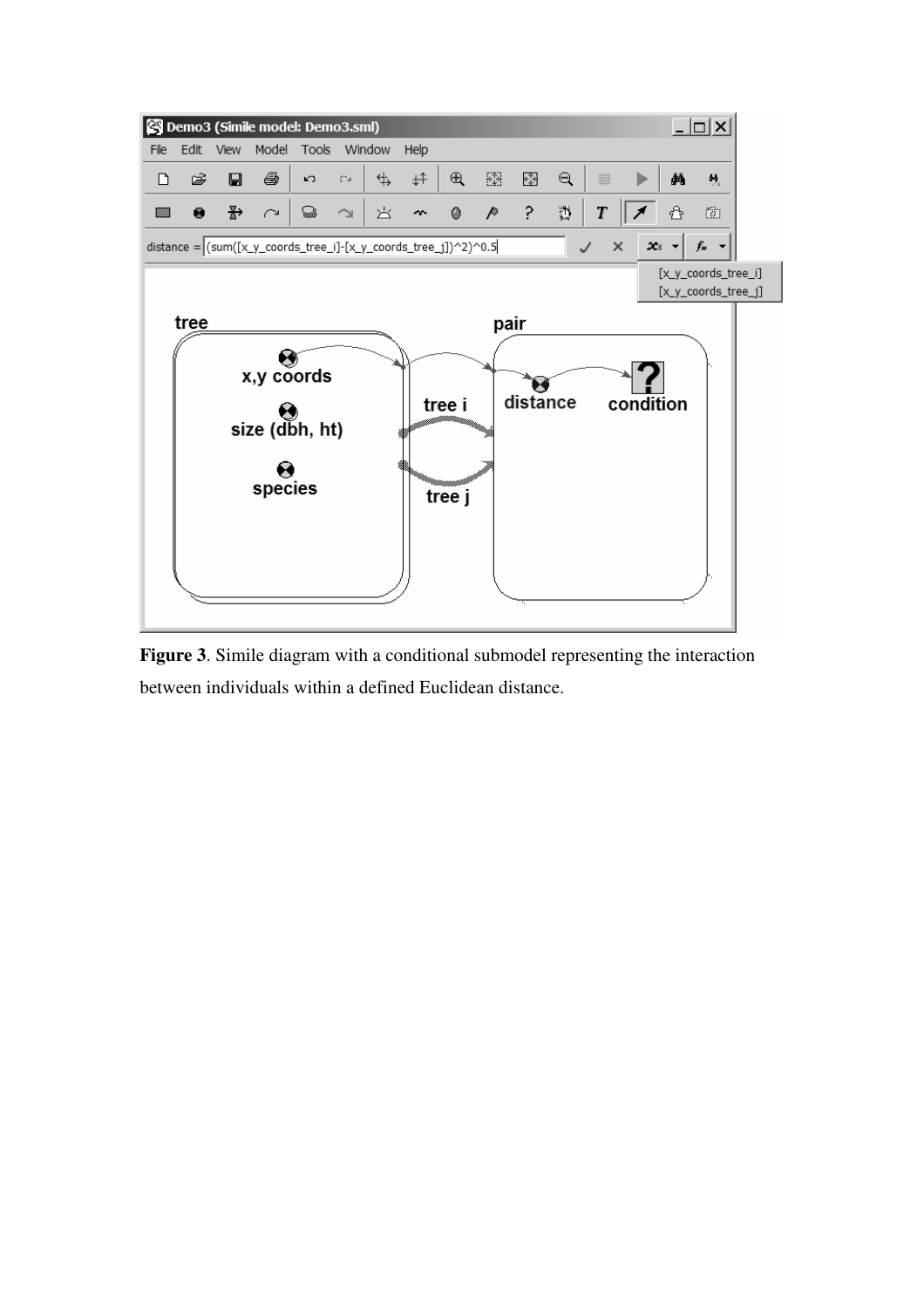

**Figure 4**. Simile representation of the calculation of Hegyi's (1974) competition between pairs of individual trees.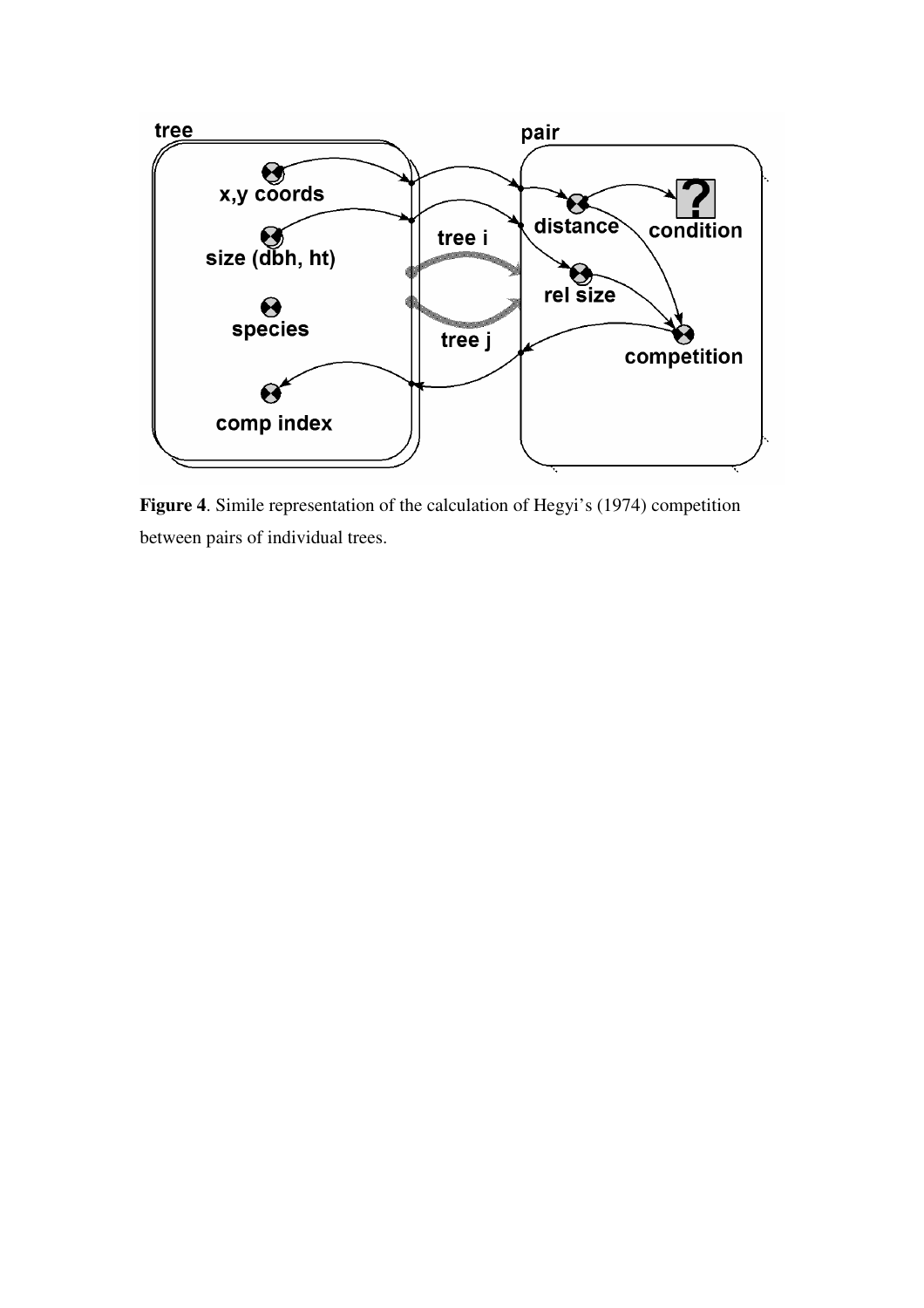

**Figure 5**. Simile representation of the Bristow *et al.* (2006) competition index.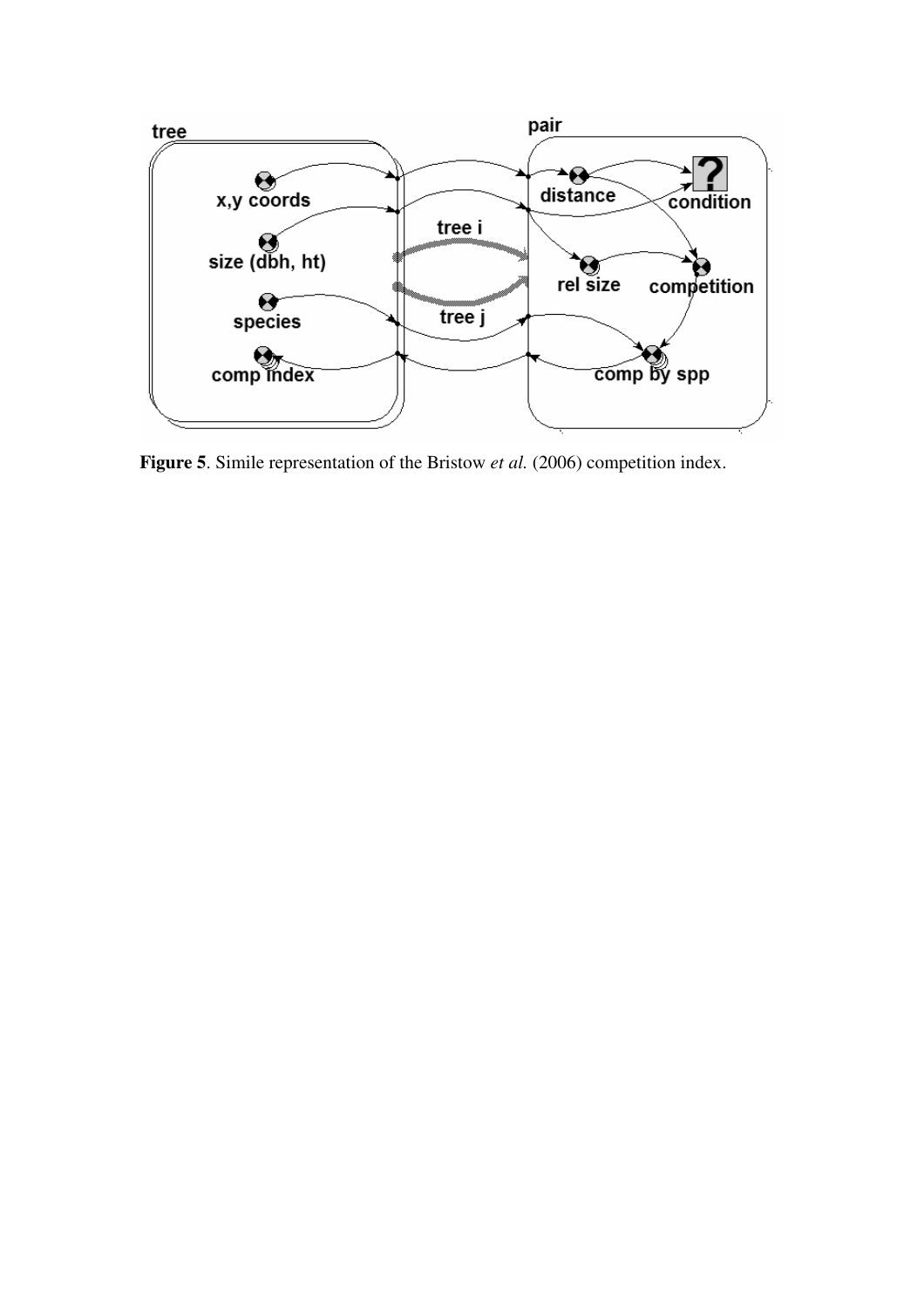

**Figure 6**. Simile representation of the calculation of competition indices for a data file with data drawn from several occasions.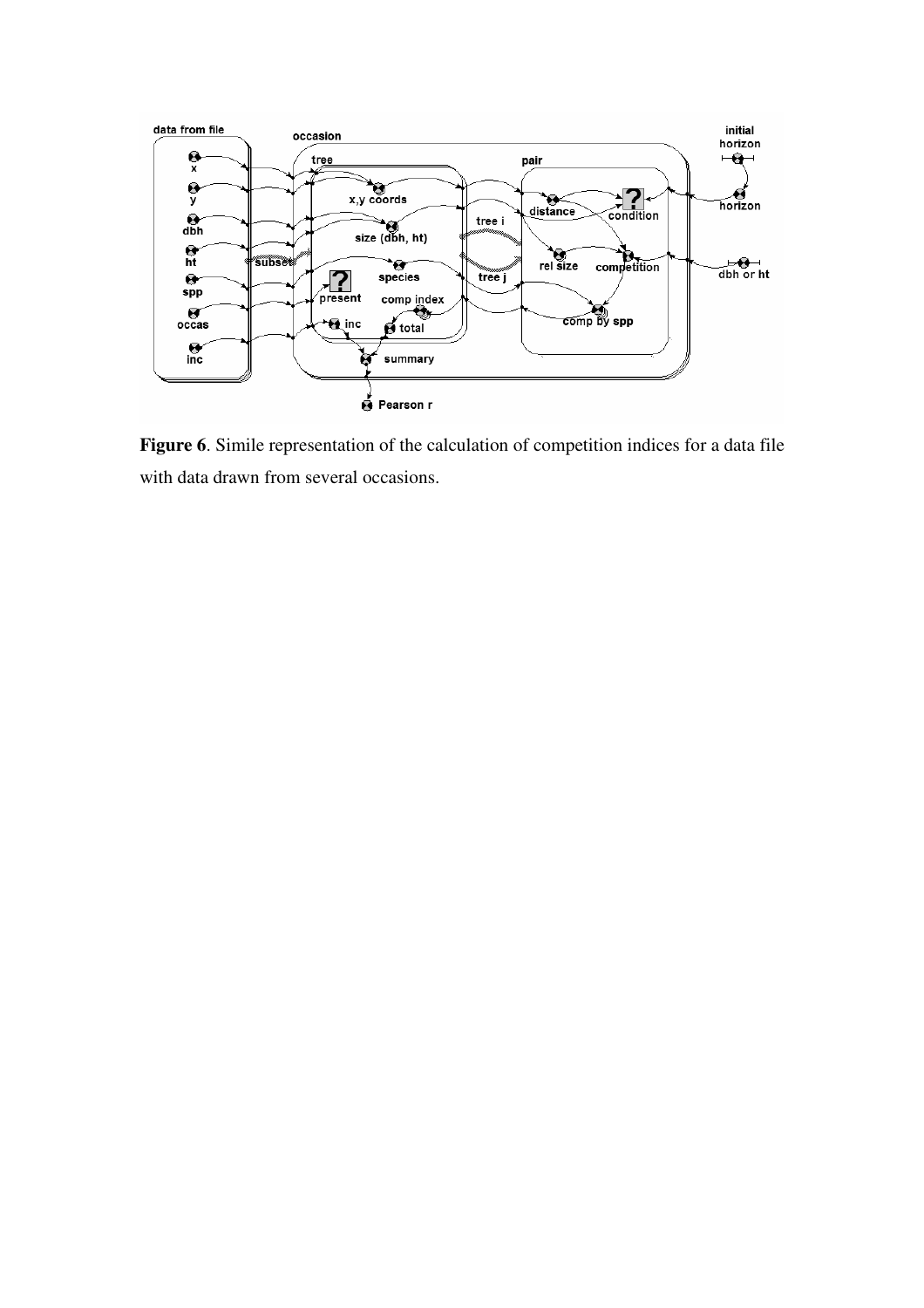

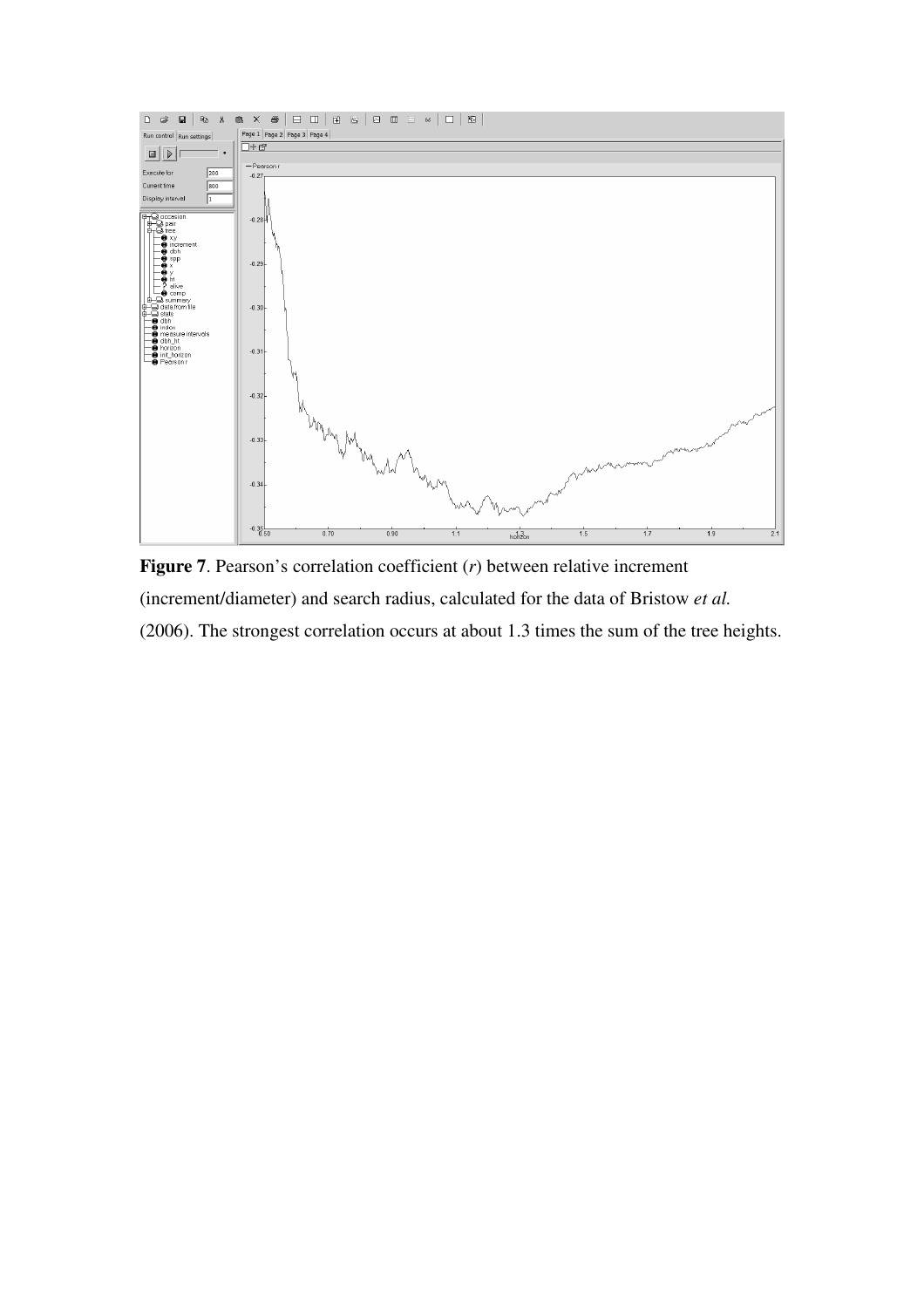

**Figure 8**. The correlation between observed and predicted diameter increment using competition indices based on range of search radii for both eucalypts (left peak) and acacias (right peak). The optimum search radius is 0.31*heuc*+0.52*hacacia*.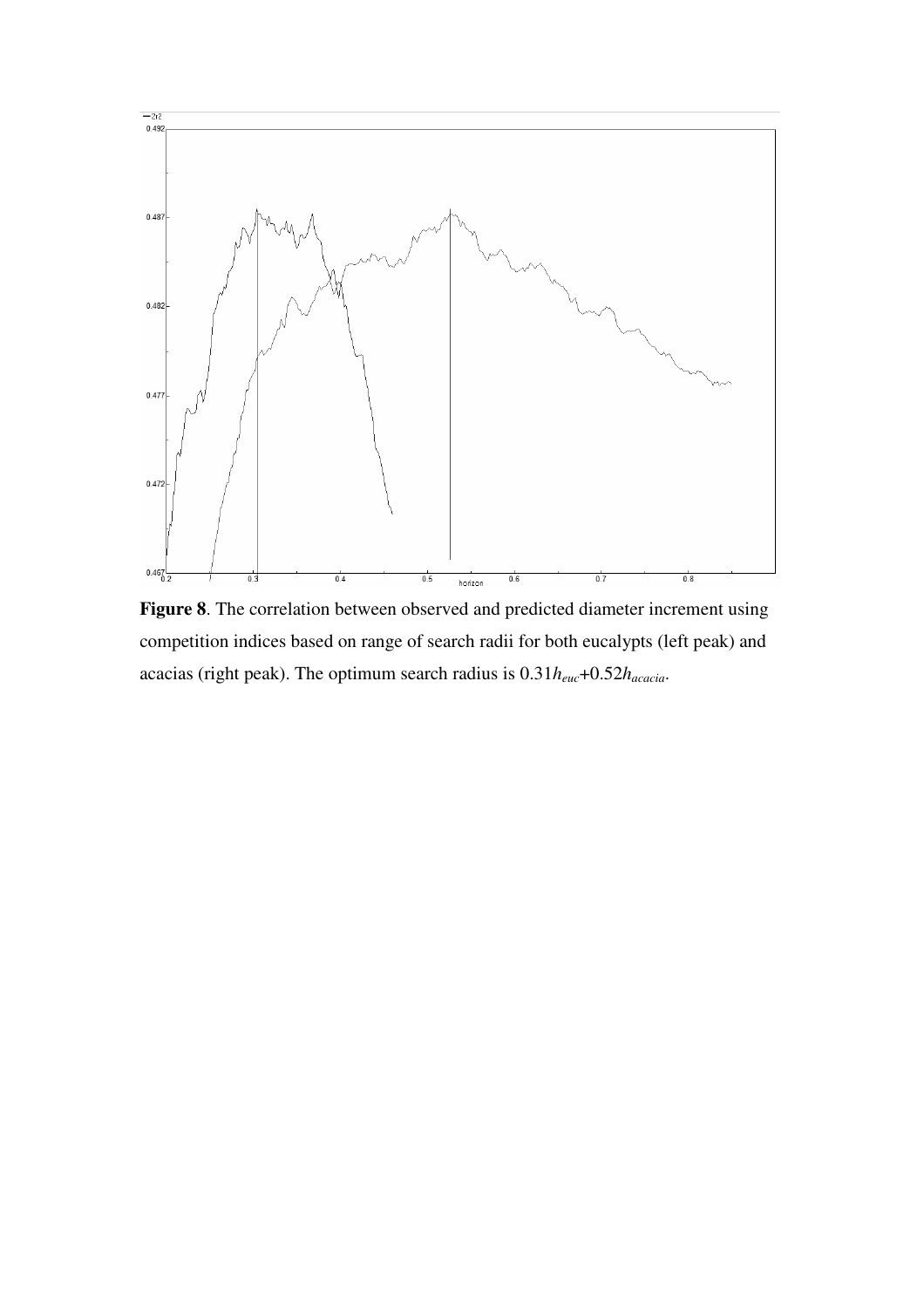

Figure 9. Simile's 'lollipop' diagram of the Bristow *et al.* (2006) mixed-species trial at age 10. Dark grey symbols represent eucalypts and light grey represents acacias. Note that all distances have been divided by 2 to adapt to 100×100 unit display used by the 'lollipop' diagram. Crown sizes and shapes are schematic, and not necessarily accurate.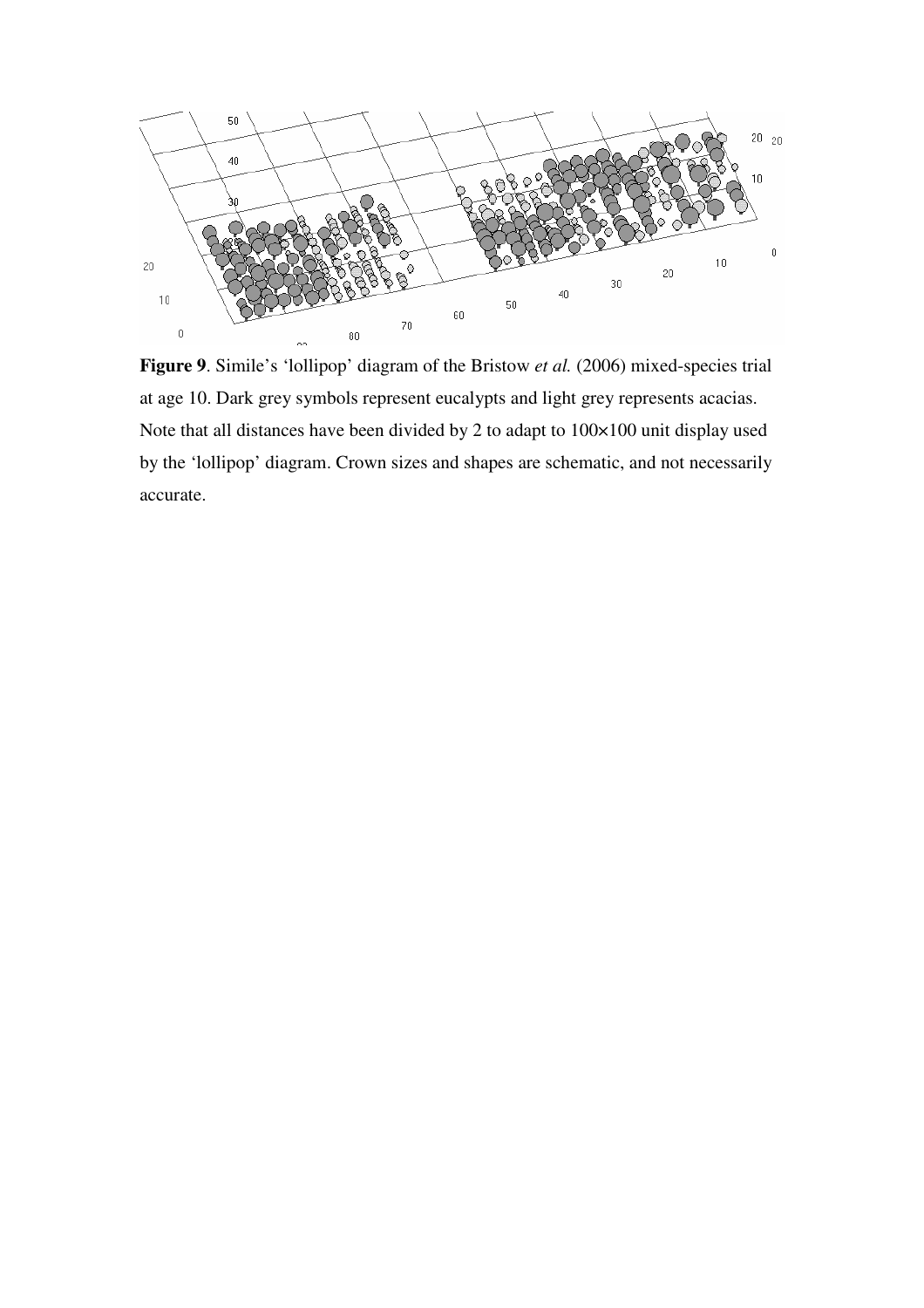

**Figure 10**. Simile representation of a simulation model to examine future growth of a mixed planting.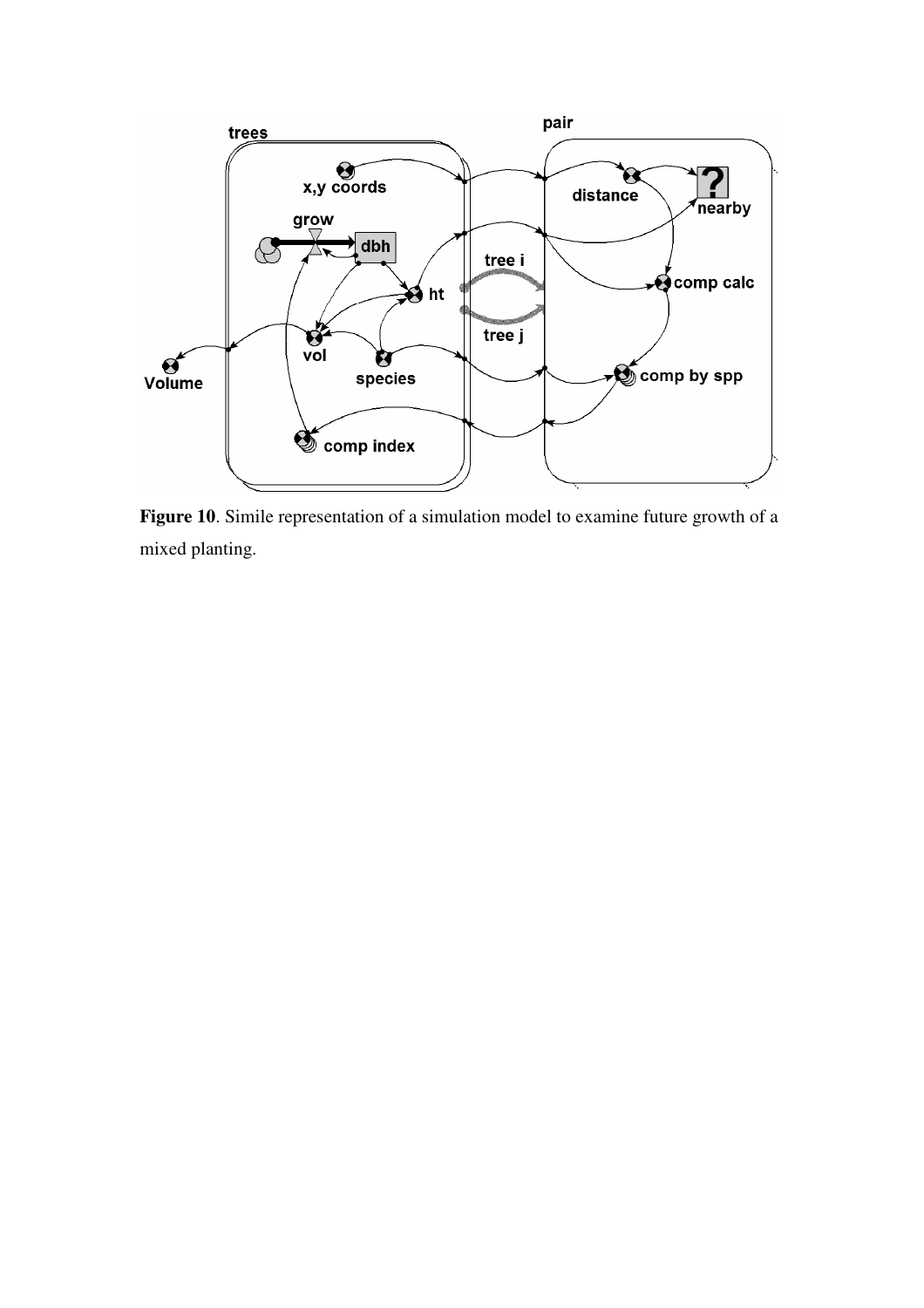

**Figure 11**. Simile representation of a model to examine a large number of scenarios, one at a time.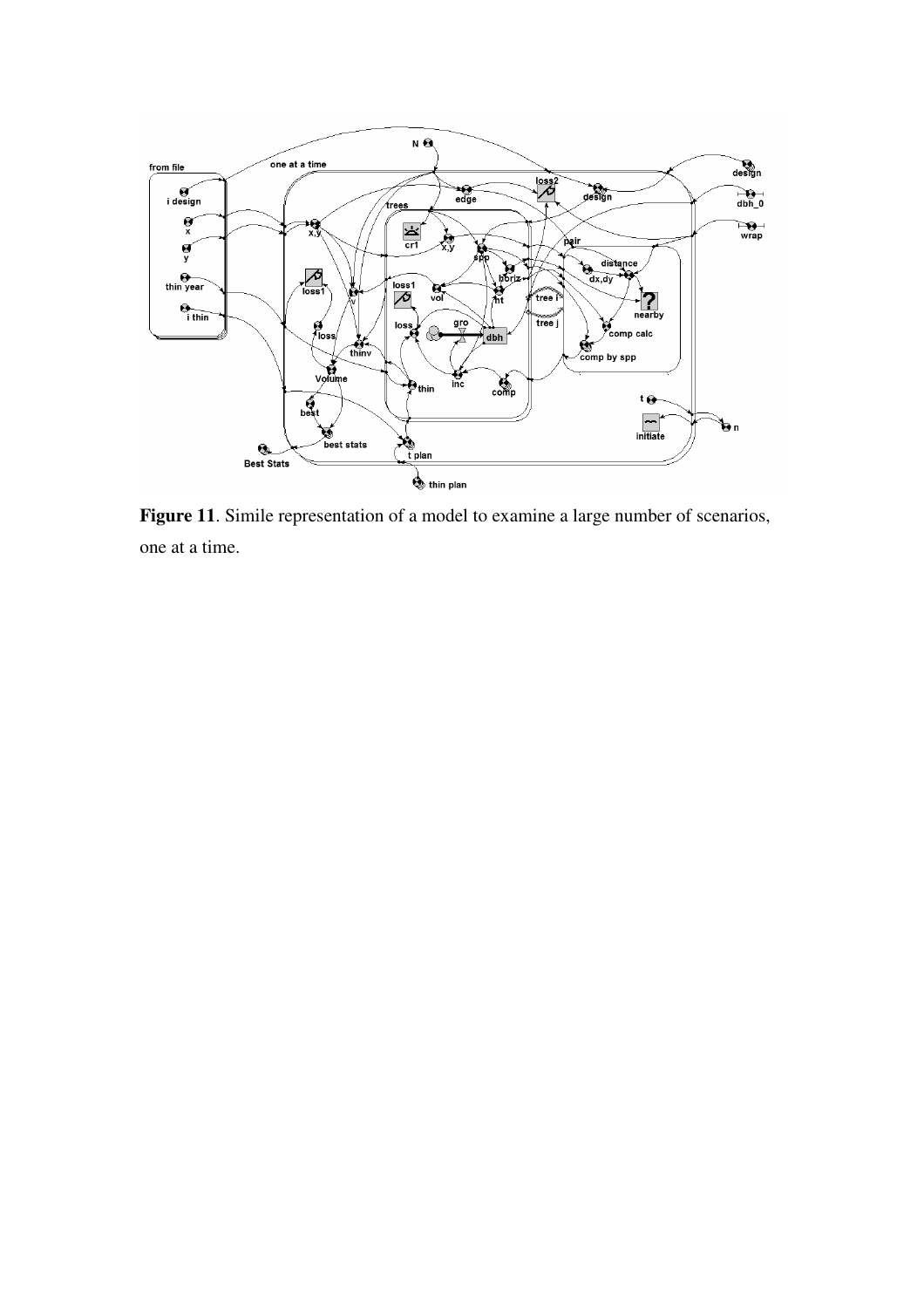

**Figure 12**. Simulated yields (total stand volume expressed as a percentage of the eucalypt yield) of various mixtures of eucalypts and acacias. Intimate mixtures (i.e., checkerboard patterns) offer higher yields (dotted line) than planting arrangements with monospecific rows (i.e., striped patterns). Note that 33:67 and 67:33 mixtures do not form checkerboard patterns, but compare diagonal stripes (∆) with horizontal and vertical strips (●).